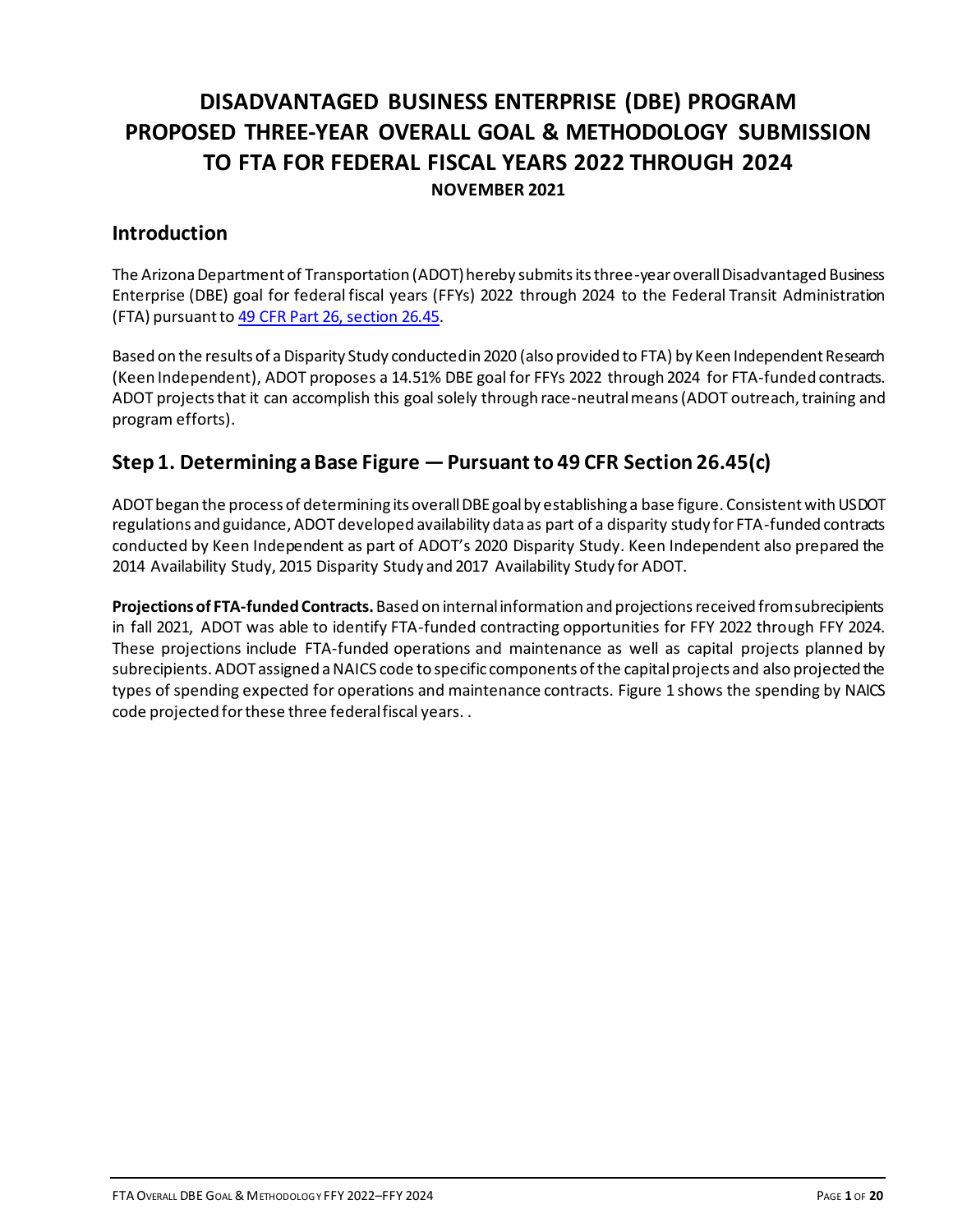### **Figure 1. ADOT FTA-funded Future Contract Opportunities, FFY 2022–FFY2024**

| <b>NAICS</b> | <b>NAICS description</b>                                             |                    | <b>Dollars</b><br>(1,000s) | <b>Percent of</b><br>dollars |
|--------------|----------------------------------------------------------------------|--------------------|----------------------------|------------------------------|
| Capital      |                                                                      |                    |                            |                              |
| 238990       | All other specialty trade contractors                                | \$                 | 2,363                      | 15.8 %                       |
| 541330       | Engineering services                                                 |                    | 1,199                      | 8.0                          |
| 484110       | General freight trucking, local                                      |                    | 726                        | 4.9                          |
| 237310       | Highway, street, and bridge construction                             |                    | 457                        | 3.1                          |
| 238120       | Structural steel and precast concrete contractors                    |                    | 318                        | 2.1                          |
| 238110       | Poured concrete foundation and structure contractors                 |                    | 157                        | 1.0                          |
| 238210       | Electrical contractors                                               |                    | 33                         | 0.2                          |
| 236220       | Commercial and institutional building construction                   |                    | 21                         | 0.1                          |
|              | <b>Capital expenditures</b>                                          | Ś.                 | 5,274                      | 35.3 %                       |
|              | <b>Operations and maintenance</b>                                    |                    |                            |                              |
| 485113       | Bus and other motor vehicle transit systems                          | $\mathsf{\dot{S}}$ | 6,570                      | 43.9 %                       |
| 424710       | Petroleum bulk stations and terminals                                |                    | 1,478                      | 9.9                          |
| 423990       | Other miscellaneous durable goods merchant<br>wholesalers            |                    | 802                        | 5.4                          |
| 541690       | Other scientific and technical consulting<br>services                |                    | 432                        | 2.9                          |
| 541614       | Process, physical distribution, and logistics<br>consulting services |                    | 405                        | 2.7                          |
|              | Operations and maintenance expenditures                              | Ś                  | 9,686                      | 64.7 %                       |
|              | <b>Total</b>                                                         | Ś.                 | 14,961                     | 100.0 %                      |

Note: Numbers rounded to nearest tenth of 1%.

Source: ADOT future expenditures projections.

**DBE Availability.**Data about the availability of DBEs and total firms to perform the types of work shown in Figure 1 come from the 2020 Disparity Study.

Based on analysis of FTA-funded contracts for October 2013 through September 2018, Keen Independent determined that Arizona should be selected as the relevant geographic market area for the availability study.

- About 88% of ADOT and local agency FTA-funded contract dollars from October 2013 through September 2018 went to firms with locations in Arizona.
- Therefore, the availability analysis examined firms with locations in Arizona. (The geographic market area for the availability analysis is identical to the 2014, 2015 and 2017 studies.)

Keen Independent also examined the types of work involved in FTA-funded contracts from October 2013 through September 2018. There were 13 types of work that accounted for 97% of FTA-funded contract dollars. The availability analysis focuses on firms performing these 13 types of work.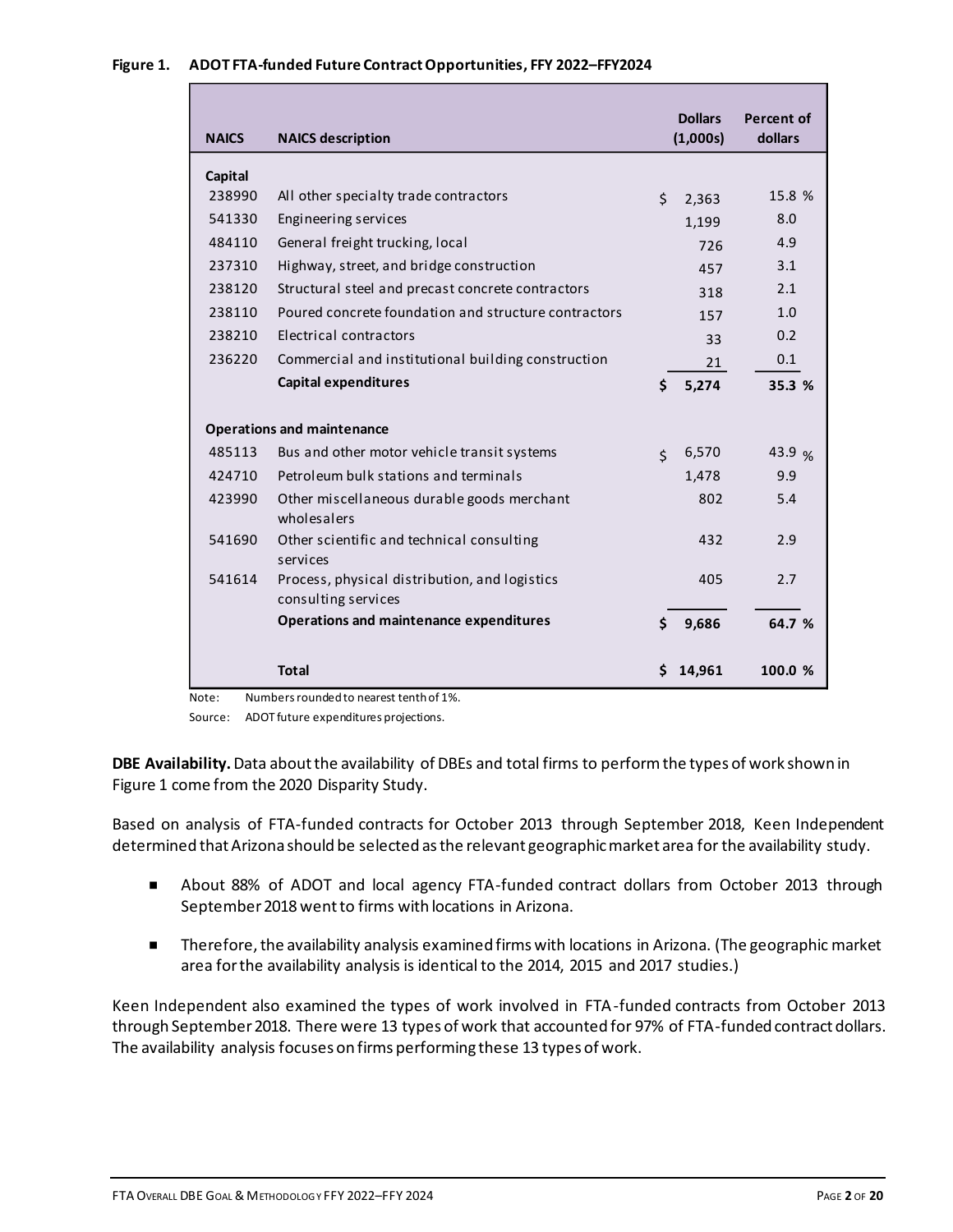Keen Independent then developed a master availability database (current and potential DBEs and non-DBEs) by contacting thousands of firms to collect information about availability for ADOT contracts. The firms contacted for the database came from the following sources:

- Companies that had previously identified themselves to ADOT as interested in learning about future work by being prequalified for certain types of work or by being on bidding lists; and
- Businesses that Dun & Bradstreet (D&B) identified in certain transportation contracting-related subindustries in Arizona (D&B's Hoover's business establishment database). (D&B's Hoover's database is accepted as the most comprehensive and complete source of business listings in the nation.)

Keen Independent completed surveys with 4,859 Arizona businesses. After consolidating duplicate responses and removing companies that are no longer in business, not-for-profit, unable to perform transportation-related work, not located in Arizona or uninterested in discussing availability for ADOT work, the final database contained 996 businesses, of which 137 (about 13.8%) were DBEs, as shown in Figure 2. (Each firm in the final availability database expressed qualifications and interest in ADOT and/or local public agency work.) The 2020 Disparity Study report explains the survey methodology in detail.

### **Figure 2. Availability "Head Count" of Businesses Included in 2020 Disparity Study**

| Race/ethnicity and gender       | of firms   | Number Percent of<br>firms |
|---------------------------------|------------|----------------------------|
| <b>DBEs</b>                     | 137        | 13.8 %                     |
| <b>Non-DBEs</b><br><b>Total</b> | 859<br>996 | 86.2<br>100.0 %            |

Source: Keen Independent Research 2020 Disparity Study.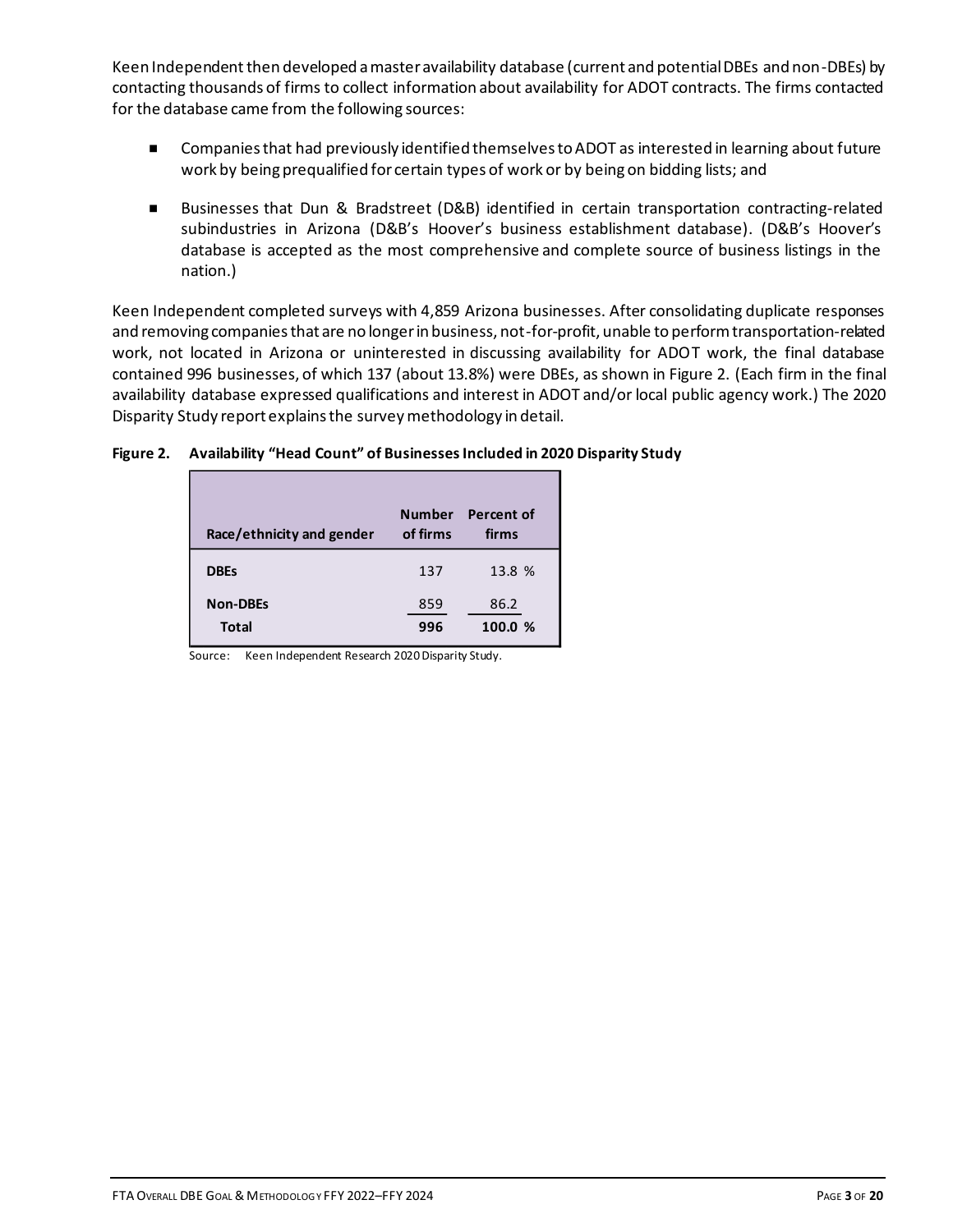**Relative Availability of DBEs.** Keen Independent identified the number of DBEs available for each of the NAICS codesshown in Figure 1. (Firms could indicate qualifications for more than one type of work.) Figure 3 provides these results.

- The first column of data in Figure 3 presents the numbers of DBEs businesses in the final availability database.
- After dividing the number of DBEs by total firms (column 2 of data), Figure 3 indicates the percentage of firms in each subindustry that are DBEs (column 3).

DBE availability was as low as 8% for some NAICS codes and exceeded 27% for other NAICS codes.

### **Figure 3. Number of DBEs and Total Businesses Included in the Availability Analysisfor Selected NAICS Codes**

| <b>NAICS</b> | <b>NAICS description</b>                                             | <b>DBE</b><br>firms | <b>Total</b><br>firms | Percent<br>of total<br>firms |
|--------------|----------------------------------------------------------------------|---------------------|-----------------------|------------------------------|
| Capital      |                                                                      |                     |                       |                              |
| 238990       | All other specialty trade contractors                                | 11                  | 51                    | 21.6 %                       |
| 541330       | Engineering services                                                 | 34                  | 218                   | 15.6                         |
| 484110       | General freight trucking, local                                      | 17                  | 201                   | 8.5                          |
| 237310       | Highway, street, and bridge construction                             | 48                  | 295                   | 16.3                         |
| 238120       | Structural steel and precast concrete contractors                    | 19                  | 91                    | 20.9                         |
| 238110       | Poured concrete foundation and structure contractors                 | 17                  | 114                   | 14.9                         |
| 238210       | Electrical contractors                                               | 13                  | 137                   | 9.5                          |
| 236220       | Commercial and institutional building construction                   | 40                  | 224                   | 17.9                         |
|              | <b>Operations and maintenance</b>                                    |                     |                       |                              |
| 485113       | Bus and other motor vehicle transit systems                          | 6                   | 51                    | 11.8                         |
| 424710       | Petroleum bulk stations and terminals                                | $\overline{2}$      | 17                    | 11.8                         |
| 423990       | Other miscellaneous durable goods merchant<br>wholesalers            | 15                  | 117                   | 12.8                         |
| 541690       | Other scientific and technical consulting<br>services                | 14                  | 51                    | 27.5                         |
| 541614       | Process, physical distribution, and logistics<br>consulting services | 13                  | 71                    | 18.3                         |

Note: Some firms in the final availability database expressed qualificationsfor more than one type of work.

Source: Results from Keen Independent Research 2020 Disparity Study.

**Dollar-Weighted Availability.** To calculate a base figure for the overall DBE goal, Keen Independent dollarweighted the availability results for each NAICS code shown in Figure 3. This approach is consistent with USDOT's "Wherever possible, use weighting" instructions concerning Step 1 calculations in "Tips for Goal-Setting in the Disadvantaged Business Enterprise (DBE) Program."

Weights for each NAICS code reflect the percentage of total dollars of FTA-funded contracts in that NAICS code (from Figure 1). The first column of data in Figure 4 shows those weights. The second column of data in Figure 4 shows the share of total firms in each NAICS codes that are DBEs. Multiplying these two numbers together the dollar-weighted values in the third column of data in Figure 4.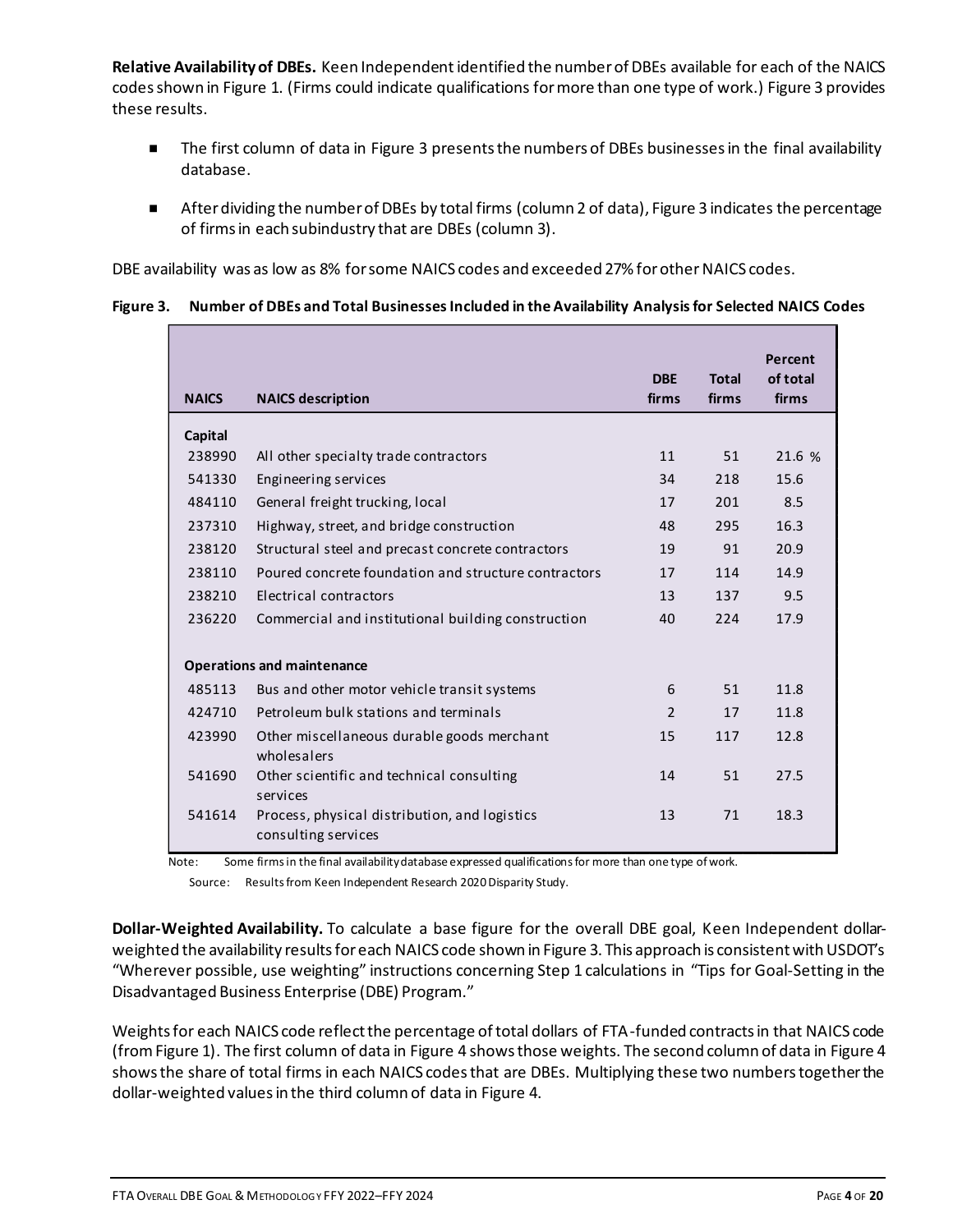**Base Figure.** Keen Independent summed the weighted availability values for all NAICS codes studied (third column of data in Figure 4). This sum, 14.51%, is the base figure for ADOT's DBE goal for FTA-funded contracts.

Dollar-weighted availability is more precise than a simple "head count" of businesses because it considers the specific type of work performed and the total dollars of spending for firms with those specializations.

| Figure 4. Dollar-Weighted Availability Estimates for DBEs for ADOT FTA-funded Future Contracts, |
|-------------------------------------------------------------------------------------------------|
| <b>FFY 2022-FFY 2024</b>                                                                        |

| <b>NAICS</b> | <b>NAICS description</b>                                             | <b>Percent of</b><br>contract<br>dollars | <b>DBEs</b> (percent<br>of firms in<br>worktype) | Weighted<br>availability<br>percent |
|--------------|----------------------------------------------------------------------|------------------------------------------|--------------------------------------------------|-------------------------------------|
| Capital      |                                                                      |                                          |                                                  |                                     |
| 238990       | All other specialty trade contractors                                | 15.8 %                                   | 21.6 %                                           | 3.41 %                              |
| 541330       | Engineering services                                                 | 8.0                                      | 15.6                                             | 1.25                                |
| 484110       | General freight trucking, local                                      | 4.9                                      | 8.5                                              | 0.41                                |
| 237310       | Asphalt paving (i.e., highway, road, street, public sidewalk)        | 3.1                                      | 16.3                                             | 0.50                                |
| 238120       | Structural steel and precast concrete contractors                    | 2.1                                      | 20.9                                             | 0.44                                |
| 238110       | Poured concrete foundation and structure contractors                 | 1.0                                      | 14.9                                             | 0.16                                |
| 238210       | Electrical contractors                                               | 0.2                                      | 9.5                                              | 0.02                                |
| 236220       | Commercial and institutional building construction                   | 0.1                                      | 17.9                                             | 0.03                                |
|              | <b>Capital expenditures</b>                                          | 35.3 %                                   |                                                  | 6.21 %                              |
|              |                                                                      |                                          |                                                  |                                     |
|              | <b>Operations and maintenance</b>                                    |                                          |                                                  |                                     |
| 485113       | Bus and other motor vehicle transit systems                          | 43.9 %                                   | 11.8 %                                           | 5.17 %                              |
| 424710       | Petroleum bulk stations and terminals                                | 9.9                                      | 11.8                                             | 1.16                                |
| 423990       | Other miscellaneous durable goods merchant<br>wholesalers            | 5.4                                      | 12.8                                             | 0.69                                |
| 541690       | Other scientific and technical consulting<br>services                | 2.9                                      | 27.5                                             | 0.79                                |
| 541614       | Process, physical distribution, and logistics<br>consulting services | 2.7                                      | 18.3                                             | 0.50                                |
|              | <b>Operations and maintenance expenditures</b>                       | 64.7 %                                   |                                                  | 8.30 %                              |
|              | <b>Total</b>                                                         | 100.0 %                                  |                                                  | 14.51 %                             |

Source: ADOT future expenditure projections and results from Keen Independent Research 2020 Disparity Study.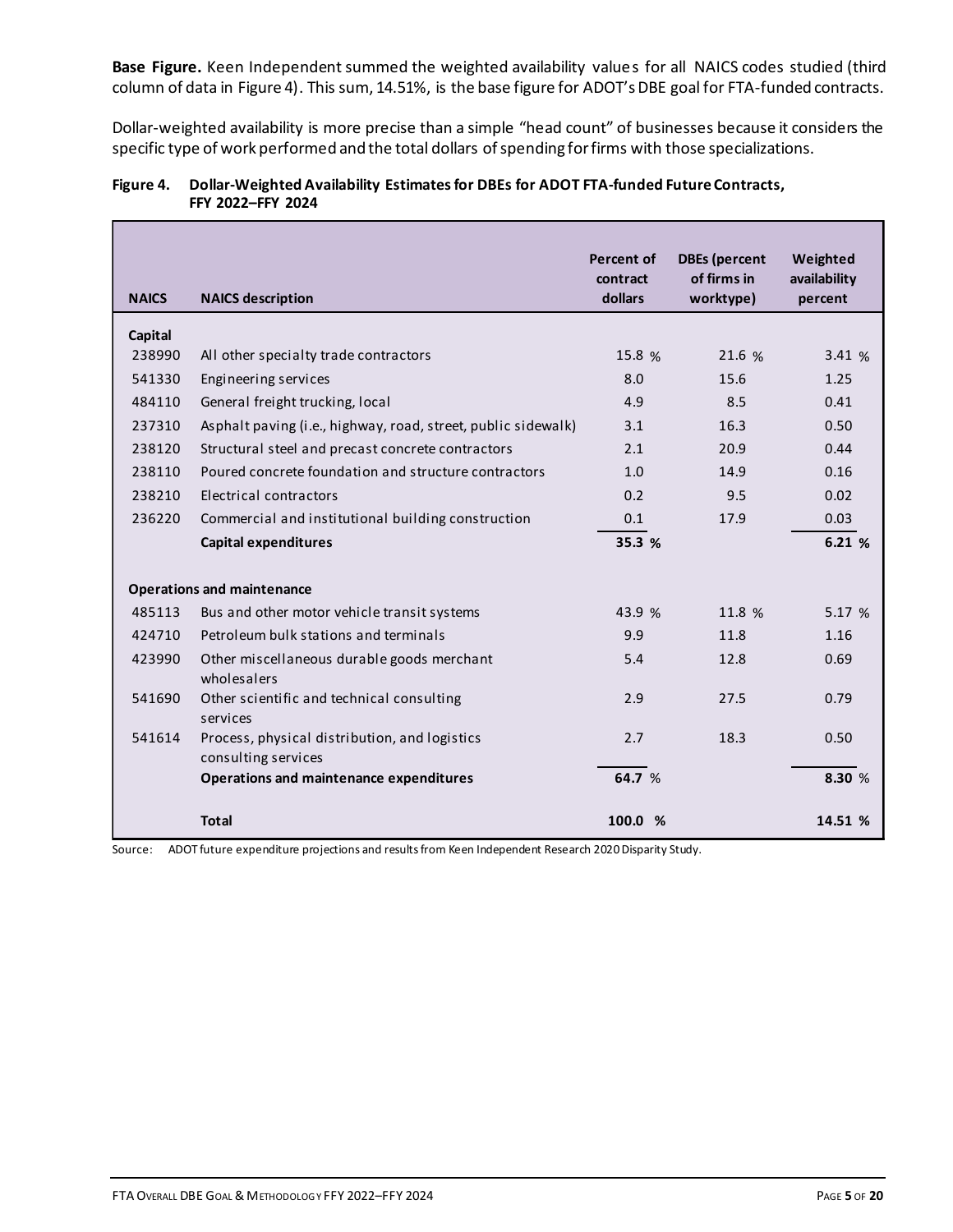## **Step 2. Determining if an Adjustment is Needed —49 CFR Section 26.45(d)**

Per the Federal DBE Program, ADOT considered potential step 2 adjustments to the base figure as part of determining its overall annual DBE goal for FTA-funded contracts. Federal regulations outline factors that an agency must consider when assessing whether to make any step 2 adjustments to its base figure:

- 1. Current capacity of DBEs to perform work, as measured by the volume of work DBEs have performed in recent years;
- 2. Information related to employment, self-employment, education, training and unions;
- 3. Any disparities in the ability of DBEs to get financing, bonding and insurance; and
- 4. Other relevant factors.<sup>1</sup>

Taking into account relevant information from the 2020 Disparity Study, ADOT considered each of the factors listed above in determining whether or not to adjust the base figure.

**1. Current Capacity of DBEs to Perform Work, as Measured by the Volume of Work DBEs Have Performed in Recent Years**. USDOT's "Tips for Goal-Setting" suggests that agencies should examine data on past DBE participation on their USDOT-funded contracts in recent years (the percentage of contract dollars going to DBEs).

Based on payments data from ADOT Uniform Reports of DBE Awards or Commitments and Payments reported to FTA, the median DBE participation from FFY 2018 through FFY 2020 was 27.25%. This value suggests a possible upward step 2 adjustment based on this factor. These results are presented in Figure 5.

The study team also calculated median DBE participation based on commitment/award data from ADOT Uniform Reports(median past DBE participation for FFY 2018 through FFY 2020 of 32.12%).

The potential step 2 adjustment is calculated based on payments data as these results may be more indicative of actual DBE utilization for these contracts.

#### **Figure 5. DBE Participation on FTA-Funded Contracts Based on ADOT Uniform Reports to FTA, based on Payments on Completed Contracts Fiscal Years 2015 through 2020**



Source: ADOT Uniform Reports of DBE Award or Commitments and Payments.

*<sup>1</sup> 49 CFR Section 26.45.*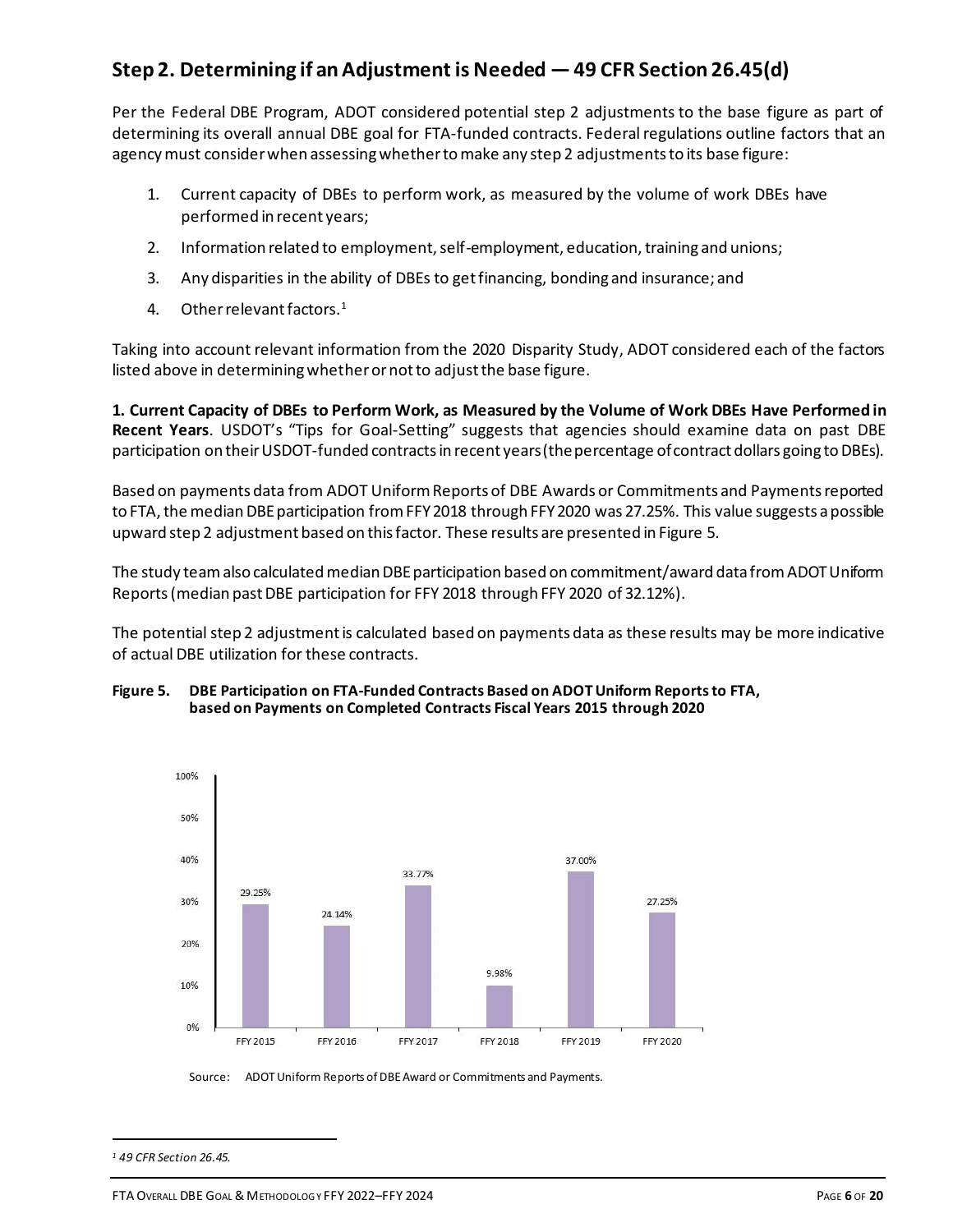**2. Information Related to Employment, Self-Employment, Education, Training and Unions.** Chapter 4 of the 2020 Disparity Study report summarizes information about conditions in the Arizona transportation contracting industry for minorities, women and MBE/WBEs. Detailed quantitative analyses of marketplace conditions in Arizona are presented in Appendices E through H. Keen Independent's analyses indicate barriers that certain minority groups and women face related to entry and advancement and business ownership in the Arizona construction and engineering industries. Such barriers may affect the availability of MBE/WBEs to obtain and perform ADOT and local agency transportation contracts.

It may not be possible to quantify the cumulative effect that barriers in employment, education and training may have had in depressing the availability of minority- and women-owned firms in the Arizona transportation contracting industry. However, the effects of barriers in business ownership can be quantified, as explained below.

In the 2020 Disparity Study, the study team used regression analyses to investigate whether race, ethnicity and gender affected rates of business ownership among workers in the Arizona construction and engineering industries. The regression analyses allowed the study team to examine those effects while statistically controlling for various personal characteristics including education and age (Appendix F of the report provides detailed results of the business ownership regression analyses). <sup>2</sup>

- Those analyses revealed that African Americans, Asian Americans, Native Americans and white women working in construction were less likely than non-minorities and white men to own construction businesses, even after accounting for various race- and gender-neutral personal characteristics. Each of these disparities was statistically significant.
- **In addition, there were statistically significant disparities in firm ownership for other minorities and** white women in the Arizona engineering industry.
- Due to data limitations, Keen Independent did not perform business ownership regression models for the goods and other services industries.

Keen Independent analyzed the impact that barriers in business ownership would have on the base figure if African Americans, Asian Americans, Native Americans, white women and other minorities owned businesses at the same rate as similarly situated non-minorities and white men. This type of inquiry is sometimes referred to as a "but for" analysis because it estimates the availability of MBE/WBEs *but for*the effects of race- and genderbased discrimination.

As the explanation of these calculations is somewhat complex, ADOT provides Figure 6on the following page to document how the upward adjustment was determined. A detailed explanation of each portion of the calculation follows the figure.

Figure 6 calculates the impact on overall DBE availability, resulting in a possible upward adjustment of the base figure to 16.91%. The analysis included the same ADOT future contract opportunities that the study team analyzed to determine the base figure. Calculations are explained on the following page.

*<sup>2</sup> The study team examined U.S. Census data on business ownership rates using methods similar to analyses examined in court cases involving state departments of transportation in California, Illinois, and Minnesota.*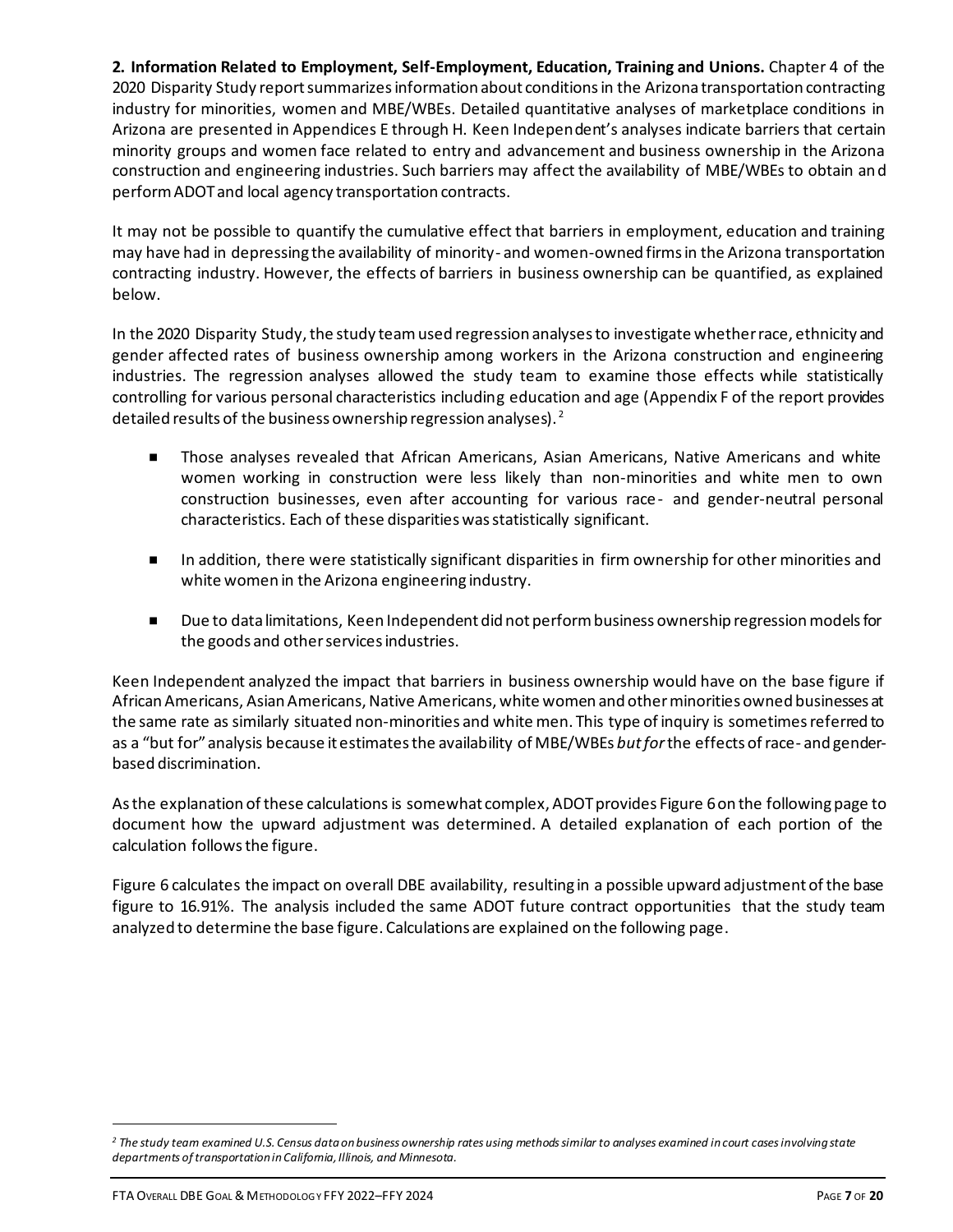| <b>Current DBEs</b>                        | a.<br>Weighted<br><b>DBE</b><br>Availability | b.<br><b>Disparity index</b><br>for business<br>ownership | c.<br>Availability<br>after initial<br>adjustment* | d.<br>Availability<br>after scaling<br>to 100% | e.<br><b>Components of</b><br>overall DBE<br>availability** |
|--------------------------------------------|----------------------------------------------|-----------------------------------------------------------|----------------------------------------------------|------------------------------------------------|-------------------------------------------------------------|
| Construction                               |                                              |                                                           |                                                    |                                                |                                                             |
| African American                           | 1.55 %                                       | 61                                                        | 2.54 %                                             | 2.40 %                                         |                                                             |
| Asian American                             | 0.42                                         | 65                                                        | 0.65                                               | 0.61                                           |                                                             |
| Native American                            | 1.55                                         | 36                                                        | 4.30                                               | 4.07                                           |                                                             |
| Other minorities                           | 10.73                                        | n/a                                                       | 10.73                                              | 10.15                                          |                                                             |
| White women                                | 3.95                                         | 69                                                        | 5.72                                               | 5.41                                           |                                                             |
| Minorities and women                       | 18.20 %                                      | n/a                                                       | 23.95 %                                            | 22.65 %                                        | 6.17 %                                                      |
| All other businesses                       | 81.80                                        | n/a                                                       | 81.80                                              | 77.35                                          |                                                             |
| <b>Total firms</b>                         | 100.00 %                                     | n/a                                                       | 105.75 %                                           | 100.00 %                                       |                                                             |
| <b>Engineering and other subindustries</b> |                                              |                                                           |                                                    |                                                |                                                             |
| Hispanic American                          | 4.94 %                                       | n/a                                                       | 4.94 %                                             | 4.40 %                                         |                                                             |
| Other minorities                           | 4.37                                         | 37                                                        | 11.82                                              | 10.53                                          |                                                             |
| White women                                | 9.34                                         | 67                                                        | 13.94                                              | 12.42                                          |                                                             |
| Minorities and women                       | 18.65 %                                      | n/a                                                       | 30.70 %                                            | 27.35 %                                        | 3.72 %                                                      |
| All other businesses                       | 81.53                                        | n/a                                                       | 81.53                                              | 72.65                                          |                                                             |
| <b>Total firms</b>                         | 100.00 %                                     | n/a                                                       | 112.23 %                                           | 100.00 %                                       |                                                             |
| <b>Goods and services</b>                  |                                              |                                                           |                                                    |                                                |                                                             |
| Hispanic American                          | 1.53 %                                       | n/a                                                       | 1.53 %                                             | 1.53 %                                         |                                                             |
| Other minorities                           | 1.77                                         | n/a                                                       | 1.77                                               | 1.77                                           |                                                             |
| White women                                | 8.56                                         | n/a                                                       | 8.56                                               | 8.56                                           |                                                             |
| Minorities and women                       | 11.86 %                                      | n/a                                                       | 11.86 %                                            | 11.86 %                                        | 7.02 %                                                      |
| All other businesses                       | 88.15                                        | n/a                                                       | 88.15                                              | 88.14                                          |                                                             |
| <b>Total firms</b>                         | 100.00 %                                     | n/a                                                       | 100.01 %                                           | 100.00 %                                       |                                                             |
| <b>Total for DBEs</b>                      | 14.51 %                                      | n/a                                                       | n/a                                                |                                                | 16.91 %                                                     |
| Difference from base figure                |                                              |                                                           |                                                    |                                                | 2.40 %                                                      |

# **Opportunities Considering Disparities in the Rates of Business Ownership**

Note: Numbers may not add to 100.00% due to rounding.

\* Initial adjustment is calculated as current availability divided by the disparity index for business ownership.

\*\* Components of the goal were calculated as the value after adjustment and scaling to 100%,

multiplied by the percentage of total FTA-funded contract dollars in each industry

(construction = 27.2%, engineering = 13.6%, goods and other services = 59.2%).

Source: ADOT future expenditure projections and results from Keen Independent Research 2020 Disparity Study.

The study team completed these "but for" analyses separately for construction, engineering and goods and other services contracts and then weighted the results based on the proportion of FTA-funded future contract opportunities dollars (i.e., a 27.2% weight for construction, a 13.6% weight for engineering and a 59.2% weight for goods and other services). The rows and columns of Figure 6 present the following information from Keen Independent's "but for" analyses.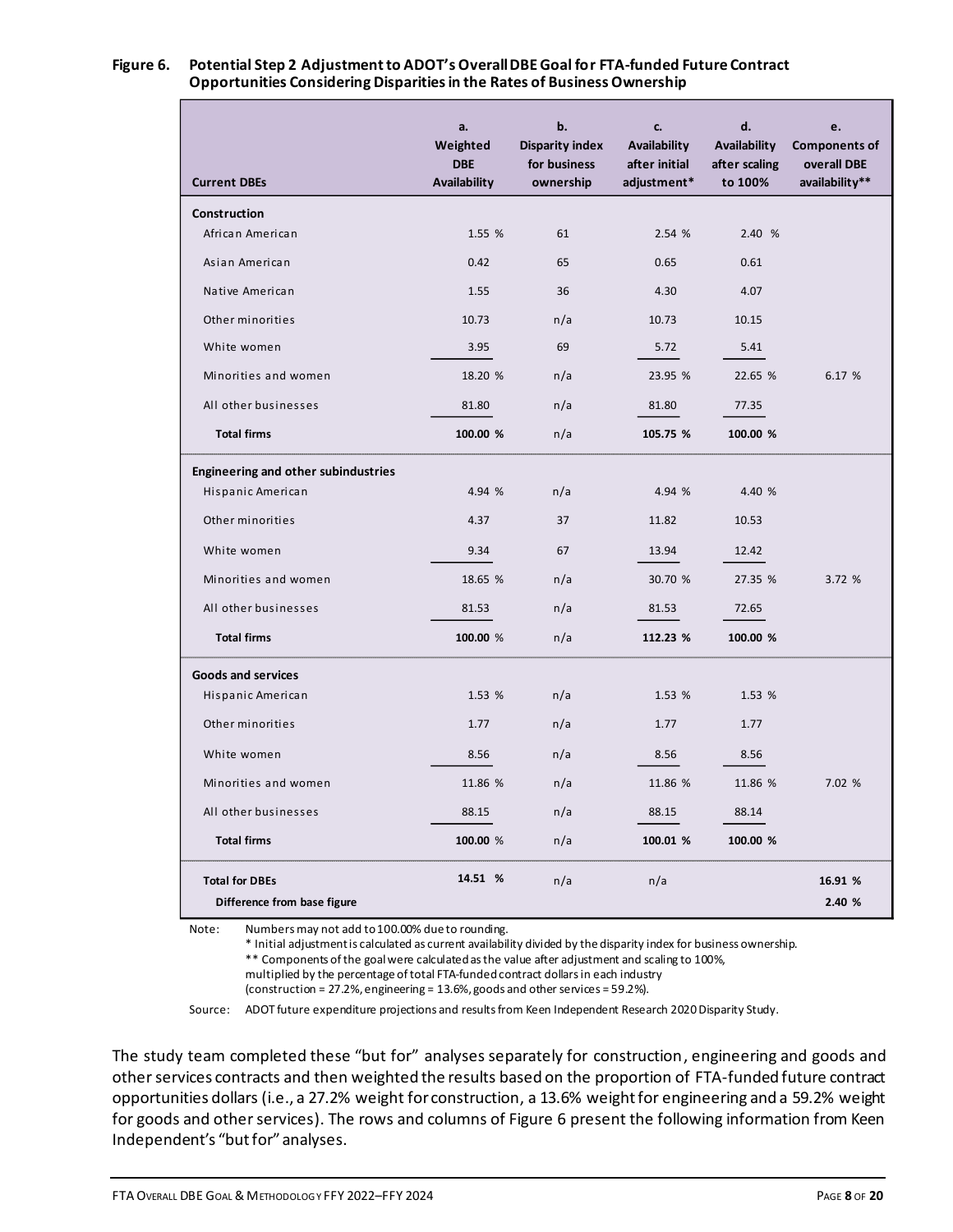- 1. Current Availability. Column (a) presents the current availability of DBEs by group for construction, engineering and good and other services. Each row presents the percentage availability for minorityand women-owned DBEs. The current combined availability of DBEs for ADOT FTA-funded future contract opportunities is 14.51%, as shown in the bottom row of column (a).
- 2. Disparity Indices for Business Ownership. As presented in Appendix F of the 2020 Disparity Study report, African Americans, Asian Americans, Native Americans and white women were less likely to own construction firms than similarly situated non-minorities and white men. This difference was statistically significant for each of those groups.

Keen Independent calculated simulated business ownership rates if those groups owned businesses at the same rate as non-minorities and white males who share similar personal characteristics. The study team then calculated a business ownership disparity index for each group by dividing the observed business ownership rate by the benchmark business ownership rate and then multiplying the result by 100.

Column (b) of Figure 6 presents disparity indices related to business ownership for the different racial/ethnic and gender groups. For example, as shown in column (b), Asian Americans own construction businesses at 65% of the rate that would be expected based on the simulated business ownership rates of white males who share similar personal characteristics. Appendix F of the 2020 Disparity Study report explains how the study team calculated the disparity indices.

- 3. Availability after Initial Adjustment. Column (c) presents availability estimates for DBEs by industry after initially adjusting for statistically significant disparities in business ownership rates. The study team calculated those estimates by dividing the current availability in column (a) by the disparity index for business ownership in column (b) and then multiplying by 100.
- 4. Availability after Scaling to 100%. Column (d) shows adjusted availability estimates that were re-scaled so that the sum of the availability estimates equals 100% for each industry. The study team re-scaled the adjusted availability estimates by taking each group's adjusted availability estimate in column (c) and dividing it by the sum of availability estimates shown under "Total firms" in column (c) — and multiplying by 100. For example, the re-scaled availability estimate for Asian Americans shown for construction was calculated in the following way:  $(0.65\% \div 105.75\%) \times 100 = 0.61\%.$
- 5. Components of Overall DBE Goal with Upward Adjustment. Column (e) of Figure 6 shows the components of the total base figure attributed to the adjusted MBE and WBE availability for construction, engineering and goods and other services. The study team calculated each component by taking the total availability estimate shown in column (d) for construction, for engineering and for goods and other services — and multiplying it by the proportion of total FTA-funded future contract dollars in each industry (i.e., 27.2% for construction, 13.6% for engineering and 59.2% for goods and other services). For example, the study team used the 22.65% shown for DBE availability for construction firms in column (d) and multiplied it by 27.2% for a result of 6.17%. A similar weighting of DBEavailability for engineering/other subindustries produced a value of 3.72%, and weighting for goods and other services resulted in a value of 7.02%.

The values in column (e) were then summed to equal the overall base figure adjusted for barriers in business ownership, which is 16.91% as shown in the bottom of column (e).

Finally, Keen Independent calculated the difference between the "but for" DBE availability (16.91%) and the current availability (14.51%) to calculate the potential upward adjustment. This difference, and potential upward adjustment, is 2.40 percentage points (16.91% - 14.51% = 2.40%).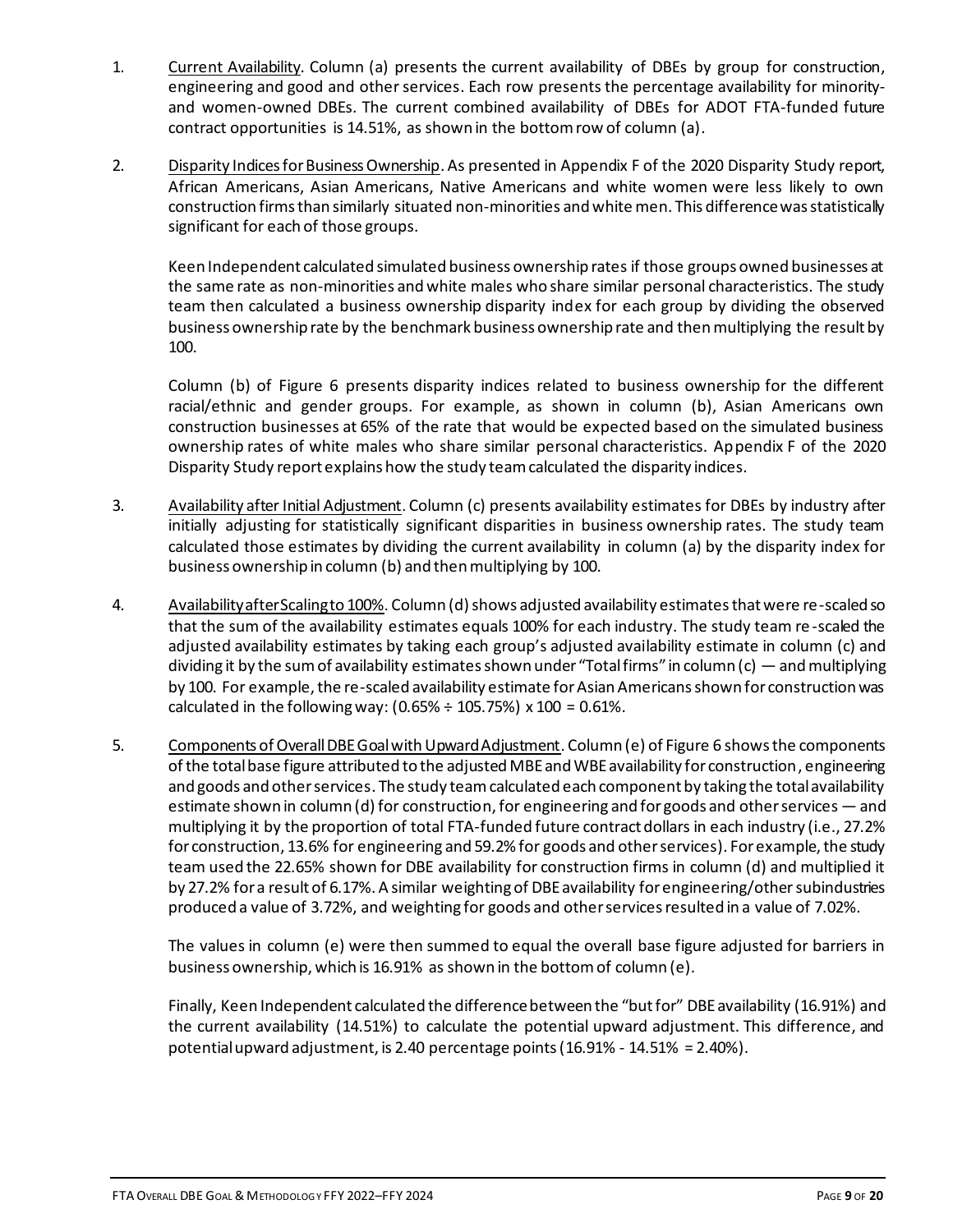**3. Any Disparitiesin the Ability of DBEs to Get Financing, Bonding and Insurance.**Analysis of access to financing and bonding in the 2020 Disparity Study revealed quantitative and qualitative evidence of disadvantages for minorities, women and MBE/WBEs.

- **Any barriers to obtaining financing and bonding might affect opportunities for minorities and women** to successfully form and operate construction and engineering businesses in the Arizona marketplace.
- Any barriers that MBE/WBEs face in obtaining financing and bonding would also place those businesses at a disadvantage in obtaining ADOT and local agency construction and engineering prime contracts and subcontracts.

Note that financing and bonding are closely linked, as discussed in Chapter 4 and Appendix J of the 2020 Disparity Study.

There was also evidence in the 2020 Disparity Study that some firms cannot bid on certain public sector projects because they cannot afford the levels of insurance required by the agency. This barrier appears to affect small businesses, which might disproportionately impact minority- and women-owned firms. Additionally, MBEs and WBEs were somewhat more likely to report that insurance requirements on contracts were a barrier to bidding.

The information about financing, bonding and insurance supports an upward step 2 adjustment in ADOT's overall annual goal for DBE participation in FTA-funded contracts.

**4. Other Factors**. The Federal DBE Program suggests that federal aid recipients also examine "other factors" when determining whether to make any step 2 adjustments to their base figure.<sup>3</sup>

Among the "other factors" ADOT examined was the information in the 2020 Disparity Study about the comparative success of MBE/WBEs and majority-owned businesses in the Arizona marketplace. There was quantitative evidence that certain groups of MBE/WBEs are less successful than majority-owned firms, and face greater barriers in the marketplace, even after considering neutral factors. There was also qualitative evidence of barriers to the success of minority- and women-owned businesses. Some of this qualitative information suggests that discrimination on the basis of race, ethnicity and gender affected minority- and women-owned firms in the Arizona transportation contracting industry.

There is no straightforward way to project the number of MBE/WBEs available for ADOT work but for the effects of these other factors.

*<sup>3</sup> 49 CFR Section 26.45.*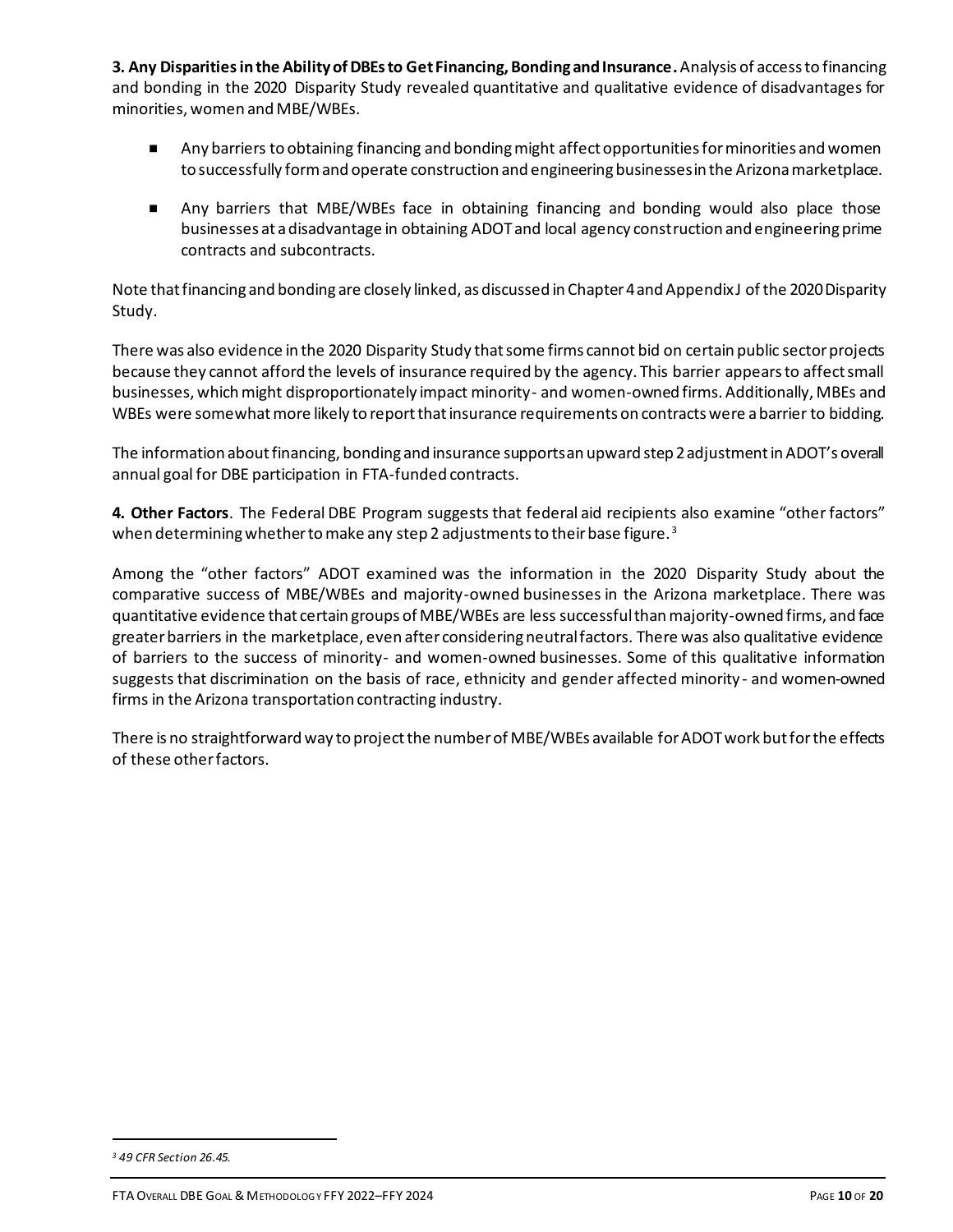**Summary of Approaches for Making Step 2 Adjustments.** Quantification of potential step 2 adjustments is summarized below.

1. Current Capacity of DBEs to Perform Work, as Measured by the Volume of Work DBEs have Performed in Recent Years. Analysis of this factor might indicate an upward step 2 adjustment if ADOT analyzed its estimates of past DBE participation (based on payments) — for recent years, the median DBE participation on FTA-funded contracts based on payments was 27.25% (from Figure 5).

USDOT "Tips for Goal-Setting" suggests taking one-half of the difference between the base figure and evidence of current capacity as one approach to calculate the step 2 adjustment for that factor.

The difference between the 14.51% base figure and 27.25% DBE participation is 12.74 percentage points (27.25%  $-14.51\%$  = 12.74%). One-half of this difference is an upward adjustment of 6.37 percentage points (12.74% ÷ 2  $= 6.37\%$ ). The goal would then be calculated as follows:  $14.51\% + 6.37\% = 20.88\%$ . (These calculations are presented in Figure 7.)

2. Information Related to Employment, Self-Employment, Education, Training and Unions. The study team was not able to quantify all of the information regarding barriers to entry for MBE/WBEs. Quantification of the business ownership factor indicates an upward step 2 adjustment of 2.40 percentage points to reflect the "but-for" analyses of business ownership rates presented in Figure 7. If ADOT made this adjustment, the overall DBE goal for FTA-funded contracts would be  $16.91\%$  (14.51% + 2.40% = 16.91%, which is rounded to the nearest percentage point.). Figure 7 summarizes these calculations.

| Step 2 adjustment component                                                               | Value                                        | <b>Explanation</b>                                    |  |  |  |  |
|-------------------------------------------------------------------------------------------|----------------------------------------------|-------------------------------------------------------|--|--|--|--|
| Potential upward adjustment for demonstrated capacity                                     |                                              |                                                       |  |  |  |  |
| Evidence of current capacity                                                              | 27.25 %                                      | Past DBE participation (Uniform DBE reports)          |  |  |  |  |
| Base figure                                                                               | $-14.51$                                     | From base figure analysis                             |  |  |  |  |
| Difference                                                                                | 12.74 %                                      |                                                       |  |  |  |  |
|                                                                                           | $\div$ . The set of $\div$<br>$\overline{2}$ | Reduce by one-half                                    |  |  |  |  |
| Adjustment                                                                                | 6.37 %                                       | Upward adjustment for current capacity                |  |  |  |  |
| Base figure                                                                               | 14.51 %                                      | From base figure analysis                             |  |  |  |  |
| Adjustment for current capacity                                                           | $+ 6.37$                                     | Upward step 2 adjustment                              |  |  |  |  |
| <b>Overall DBE goal</b>                                                                   | 20.88 %                                      | Upward adjustment for demonstrated capacity           |  |  |  |  |
|                                                                                           |                                              |                                                       |  |  |  |  |
| Potential upward adjustment for disparity in business ownership                           |                                              |                                                       |  |  |  |  |
| Base figure                                                                               | 14.51 %                                      | From base figure analysis                             |  |  |  |  |
| Adjustment for "but for" factors                                                          | $+2.40$                                      | "But for" step 2 adjustment for business ownership    |  |  |  |  |
| Overall DBE goal                                                                          | 16.91 %                                      | Upward adjustment for disparity in business ownership |  |  |  |  |
| Potential upward adjustment for demonstrated capacity and disparity in business ownership |                                              |                                                       |  |  |  |  |
| Base figure                                                                               | 14.51 %                                      | From base figure analysis                             |  |  |  |  |
| Adjustment for current capacity                                                           | $+ 6.37$                                     | Adjustment for current capacity                       |  |  |  |  |
| Adjustment for "but for" factors                                                          | $+ 2.40$                                     | "But for" step 2 adjustment for business ownership    |  |  |  |  |
| <b>Overall DBE goal</b>                                                                   | 23.28 %                                      | Total upward adjustment                               |  |  |  |  |
|                                                                                           |                                              |                                                       |  |  |  |  |

### **Figure 7. Potential Step 2 Adjustments to ADOT's Overall DBE Goal for FTA-funded Contracts, FFY 2022–FFY 2024**

Source: ADOT future expenditure projections and results from Keen Independent Research 2020 Disparity Study.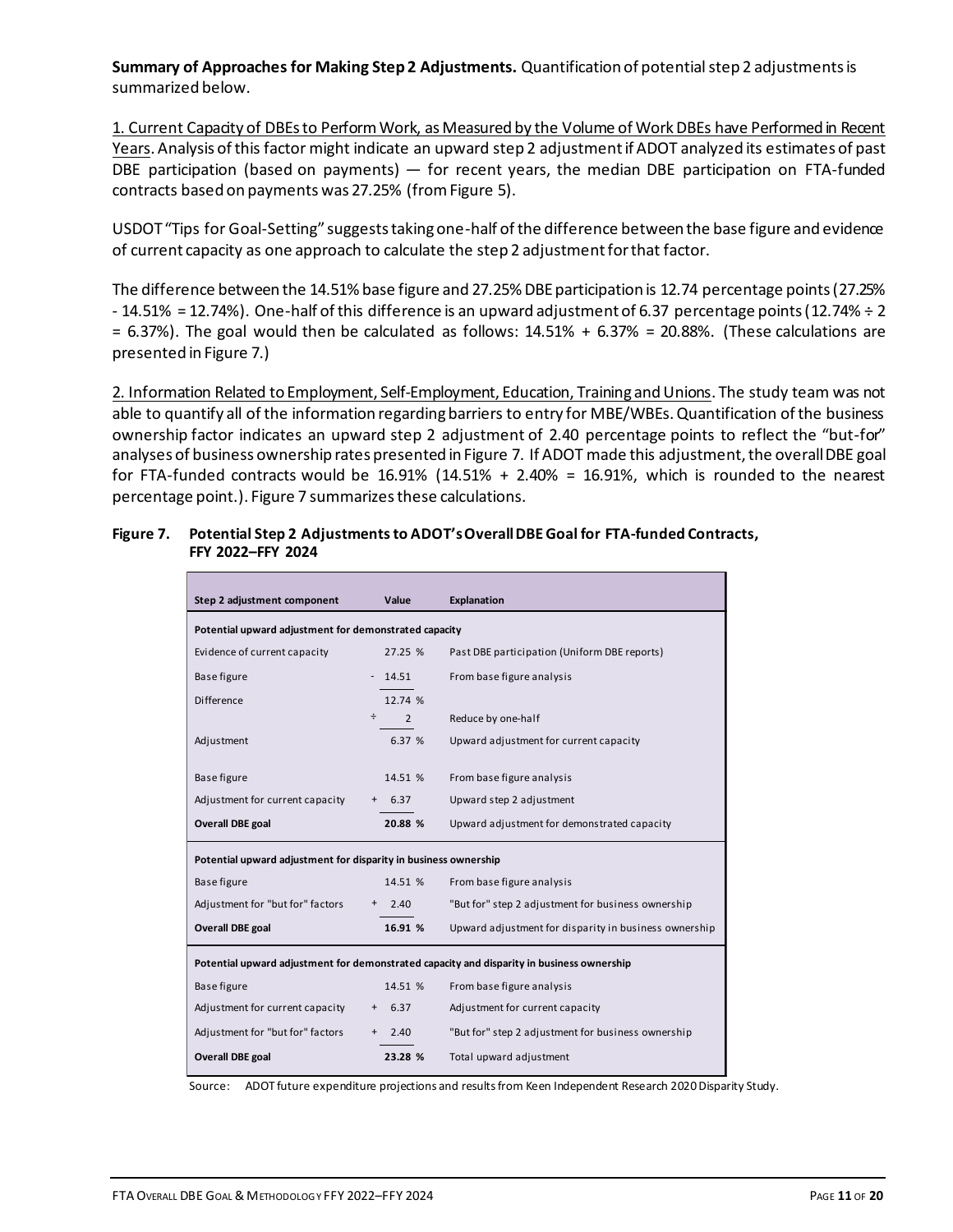3. Any Disparities in the Ability of DBEs to Secure Financing, Bonding and Insurance. Analysis of financing, bonding and insurance indicates that an upward adjustment might be appropriate. However, impact of these factors on availability could not be quantified in the 2020 Disparity Study.

4. Other Factors. Impact of the barriers to success of MBE/WBEs in Arizona could not be quantified in the 2020 Disparity Study. However, evidence supports an upward adjustment.

Summary. ADOT considered whether or not to make a step 2 adjustment when determining its overall DBE goal.

- Adjustment for past DBE participation. If ADOT makes an upward step 2 adjustment reflecting current capacity to perform work, its overall DBE goal for FTA-funded contracts would be 20.88%.
- Adjustment for disparity in business ownership. If ADOT instead makes an upward adjustment based on estimated MBE/WBE availability but for the effects of race- and gender-based discrimination, its DBE goal would be 16.91%.
- Combined step 2 adjustment. ADOT also considered adjusting the base figure using both demonstrated DBE capacity and disparity in business ownership. The overall DBE goal would then be 23.27%, calculated as follows: 14.51% + 6.37% + 2.40% = 23.28%. These calculations are presented in the bottom portion of Figure 7 on the previous page.

Figure 8 presents a summary of potential step 2 adjustments which ADOT considered.

### **Figure 8. Potential Step 2 Adjustments to ADOT's Overall DBE Goal for FTA-funded Contracts**



Source:Keen

Independent Research using 2020 Disparity Study results.

**Adjustments Summary.** For FTA-funded contracts from FFY 2022 through FFY 2024, ADOT proposes utilizing the base figure, for an overall DBE goal of 14.51%. This goal would be more than 3 percentage points higher than its current goal of 11.00 percent for FTA-funded contracts.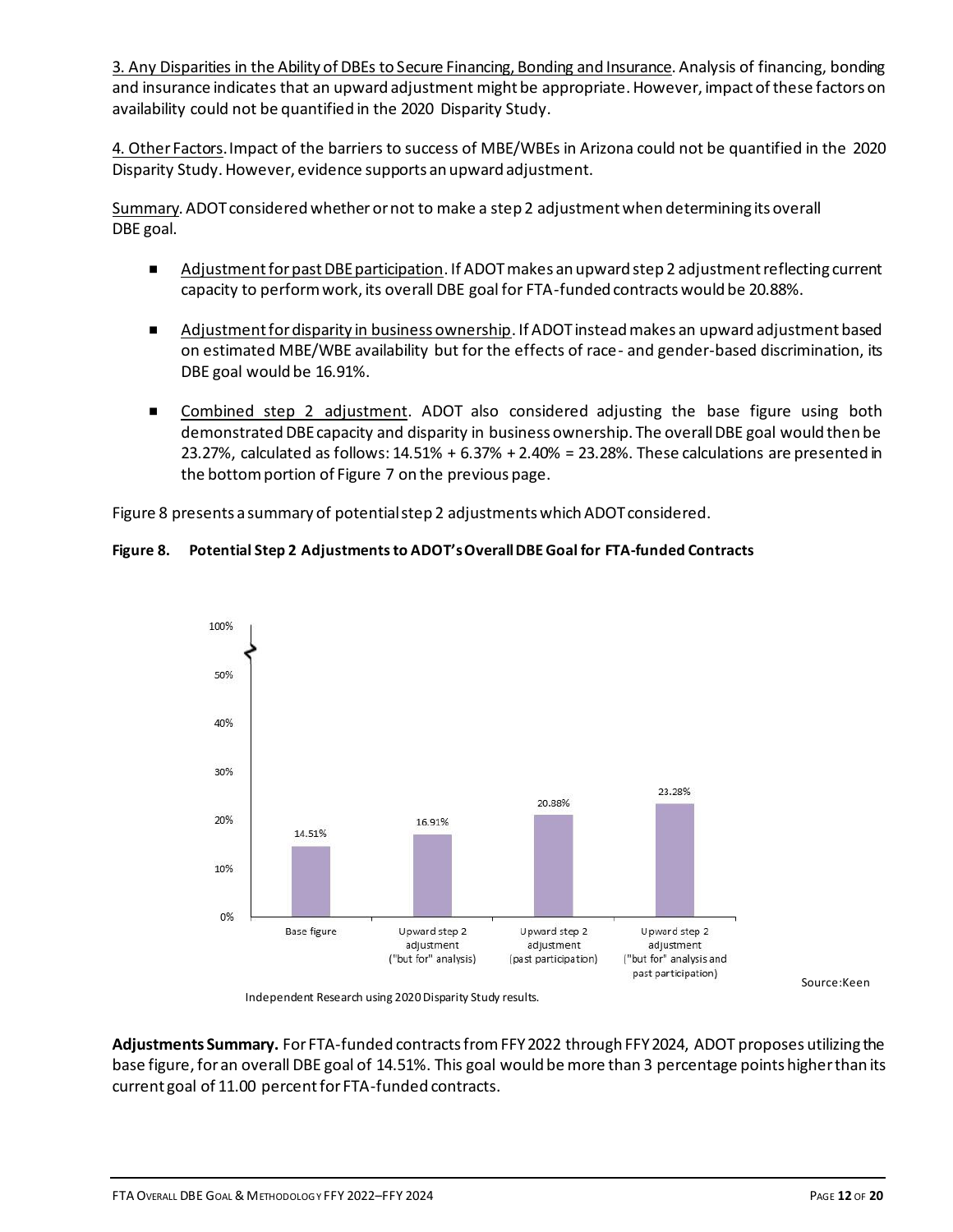## **Race-/Gender-Neutral and Race-/Gender-Conscious Split —49 CFR Section 26.51(c)**

To comply with the Federal DBE Program, ADOT must meet the maximum feasible portion of its overall DBE goal using race- and gender-neutral measures.<sup>4</sup> Race- and gender-neutral measures are initiatives that encourage the participation of all businesses, or all small businesses, and are not specifically limited to MBE/WBEs or DBEs. ADOT has considered whether it can meet its overall DBE goal solely through neutral means or whether raceand gender-conscious measures — such as DBE contract goals — are also needed. As part of doing so, ADOT has projected the portion of its overall DBE goals that it expects to meet (a) through race-and gender-neutral means, and (b) through race- and gender-conscious programs (if any). During the previous goal period ADOT operated an entirely race-neutral DBE program for its FTA-funded contracts.

USDOT offers guidance concerning how transportation agencies should project the portions of their overall DBE goals that will be met through race- and gender-neutral, and race- and gender-conscious measures, including the following:

- USDOT Questions and Answers about 49 CFR Part 26 addresses factors for federal aid recipients to consider when projecting the portion of their overall DBE goals that they will meet through race- and gender-neutral means.<sup>5</sup>
- USDOT "Tips for Goal-Setting" also suggests factors for federal aid recipients to consider when making such projections.<sup>6</sup>

Based on 49 CFR Part 26 and the resources above, ADOT considered the following questions:

- 1. Is there evidence of discrimination within the local transportation contracting marketplace for any racial, ethnic or gender groups?
- 2. What has been the agency's past experience in meeting its overall DBE goal?
- 3. What has DBE participation been when ADOT has not applied DBE contract goals (or other raceconscious remedies)? 7
- 4. What is the extent and effectiveness of race- and gender-neutral measures that ADOT currently has in place and will put in place for the next fiscal year?

The balance of this section is organized around each of those general areas of questions.

*<sup>4</sup> 49 CFR Section 26.51.*

*<sup>5</sup> See http://www.dotcr.ost.dot.gov/Documents/Dbe/49CFRPART26.doc* 

*<sup>6</sup> 49 CFR Section 26.51.*

*<sup>7</sup> USDOT guidance suggests evaluating (a) certain DBE participation as prime contractors if the DBE contract goals did not affec t utilization, (b) DBE participation as prime contractors and subcontractors for agency contracts without DBE goals, and (c) overall utilization for other state, local or private contracting where contract goals are not used.*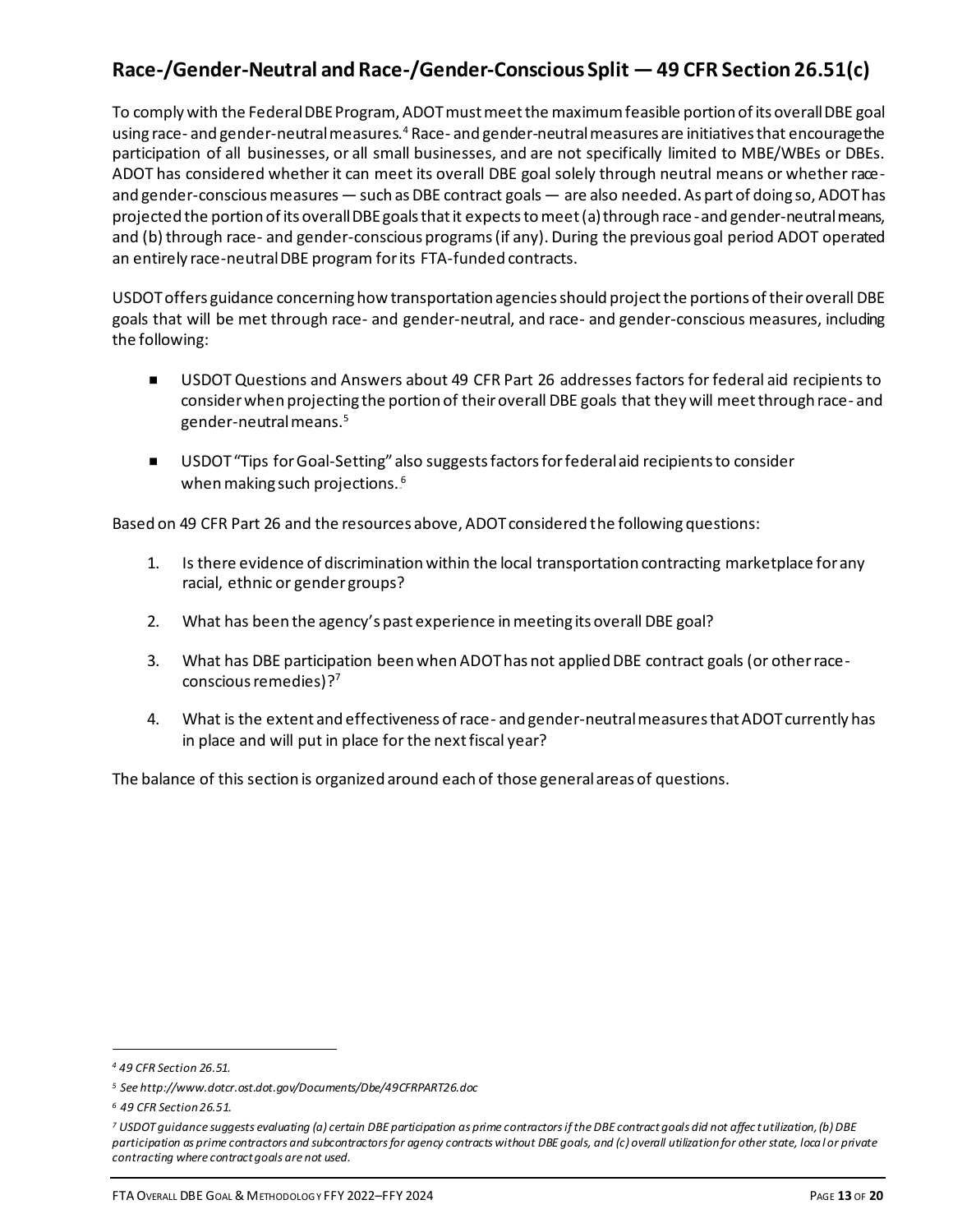**1. Is There Evidence Of Discrimination Within the Local Transportation Contracting Marketplace for Any Racial, Ethnic or Gender Groups?** The 2020 Disparity Study provides results of the local marketplace research (summarized in Chapter 4) and analyses of MBE/WBE utilization and availability (see Chapters 5 and 6). This information is also summarized below.

Marketplace Conditions. As discussed in Chapter 4 of the 2020 Disparity Study, Keen Independent examined conditions in the Arizona marketplace, including:

- Entry and advancement;
- **Business ownership;**
- Access to capital, bonding and insurance; and
- Success of businesses.

There was quantitative evidence of disparities in outcomes for minority- and women-owned firms in general and for certain MBE/WBE groups concerning the above issues. Qualitative information indicated some evidence that discrimination may have been a factor in these outcomes. Full results are presented in Chapter 4 and Appendices E through J of the 2020 Disparity Study.

Results of the Disparity Analysis for FTA-Funded Contractsin the 2020 Disparity Study.Chapter 6 of the 2020 Disparity Study report examines utilization and availability of minority- and women-owned firms in ADOT's FTA-funded contracts. About 30% of FTA-funded contract dollars went to minority- and women-owned firms combined, which was somewhat above the 23% that might be expected based on the availability analysis for MBE/WBEs for these contracts. Much of the utilization of MBEs and WBEs came from firms that appear that they could be certified as DBEs.

Utilization of white women-owned firms (25.1%) exceeded what might be expected from the availability analysis (12.0%).

Utilization of MBEs (4.5%) was substantially below what might be expected based on availability for this work (10.8%). There were substantial disparities between utilization and availability for each MBE group.

Summary. ADOT reviewed the information about marketplace conditions presented in Chapter 4 and Appendices E through J of the 2020 Disparity Study, as well as other information it has, when considering the extent to which it can meet its overall DBE goal through neutral measures. The combined information from the marketplace analyses indicates evidence of unequal outcomes for minority- and women-owned firms. The disparity analysis for FTA-funded contracts shows relatively high overall utilization of minority- and women-owned firms (30%) but disparities between the utilization and availability of MBEs.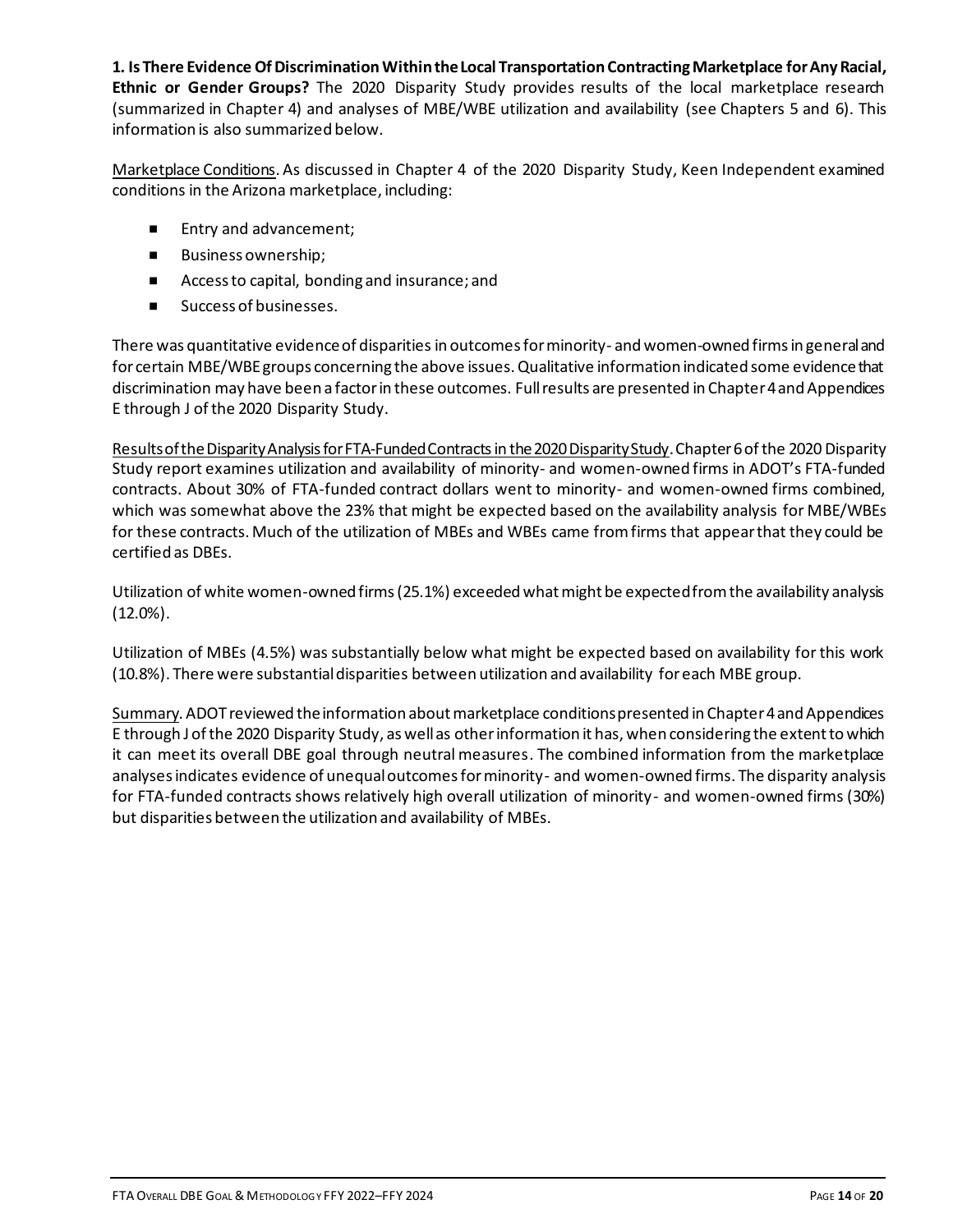**2. What has Been the Agency's Past Experience in Meeting its Overall DBE Goal?** Figure 9 shows results of ADOT's Uniform Reports DBE Commitments/Awards and Payments to FTA for the most recent six completed fiscal years for which results have been reported. As presented in the far-right column of Figure 9 on the following page, based on payments to DBEs, ADOT met its overall DBE goal in each of the five fiscal years examined.

ADOT also reported certified DBE participation based on DBE commitments/awards on FTA-funded contracts, as summarized in Figure 9. As shown, reported DBE participation based on DBE commitments/awards on FTAfunded contracts exceeded the DBE goal in each of the past six fiscal years.

| <b>Federal fiscal</b><br>year | <b>DBE</b><br>goal | <b>DBE</b><br>commitments/<br>awards | <b>DBE</b><br>payments | Difference from DBE goal<br>Awards | <b>Payments</b> |
|-------------------------------|--------------------|--------------------------------------|------------------------|------------------------------------|-----------------|
| 2015                          | 7.25 %             | 76.62 %                              | 29.25 %                | 69.37 %                            | 22.00 %         |
|                               |                    |                                      |                        |                                    |                 |
| 2016                          | 7.25               | 19.21                                | 24.14                  | 11.96                              | 16.89           |
| 2017                          | 7.25               | 16.40                                | 33.77                  | 9.15                               | 26.52           |
| 2018                          | 7.25               | 32.12                                | 9.98                   | 24.87                              | 2.73            |
| 2019                          | 11.00              | 27.61                                | 37.00                  | 16.61                              | 26.00           |
| 2020                          | 11.00              | 35.71                                | 27.25                  | 24.71                              | 16.25           |

### **Figure 9. ADOT Overall DBE Goal and Reported DBE Participation on FTA-funded Contracts, FFY 2015 through FFY 2019**

Source: ADOT Uniform Reports of DBE Awards/Commitments and Payments.

**3. What has DBE Participation Been When ADOT has Not Applied DBE Contract Goals (Or Other Race-Conscious Remedies)?** For each of the fiscal years in the previous goal period, all DBE participation for FTA-funded contracts has been achieved without the application of DBE contract goals or other race-conscious programs. In fact, DBE participation (based on payments) was lower than the proposed goal of 14.51% in only one of the last six federal fiscal years through FFY 2020 (see Figure 9).

As presented in Chapter 6 of the 2020 Disparity Study report, Keen Independent utilization analysis of FTAfunded contracts during the study period also reported relatively high utilization of MBE/WBEs. The study team found that many of the MBE/WBEs receiving contract dollars could potentially meet criteria to be certified as DBEs but were not certified during the study period. if ADOT were to encourage these firms to become certified, a goal of 14.51% could be even more easily met.

**4. What is the Extent and Effectiveness of Race- and Gender-Neutral Measures that ADOT Currently has in Place and Will Put in Place for the Upcoming Fiscal Years?** When determining the extentto which it could meet its overall DBE goal through the use of neutral measures, ADOT reviewed the race- and gender-neutral measures that it and other organizations currently have in place, and those it has planned or could consider for future implementation. Keen Independent's analysis of neutral remedies in Chapter 7 of the 2020 Disparity Study indicates that ADOT has implemented an extensive set of neutral measures. One of these measures might be setting small business contract goals for certain FTA-funded contracts with subcontract opportunities.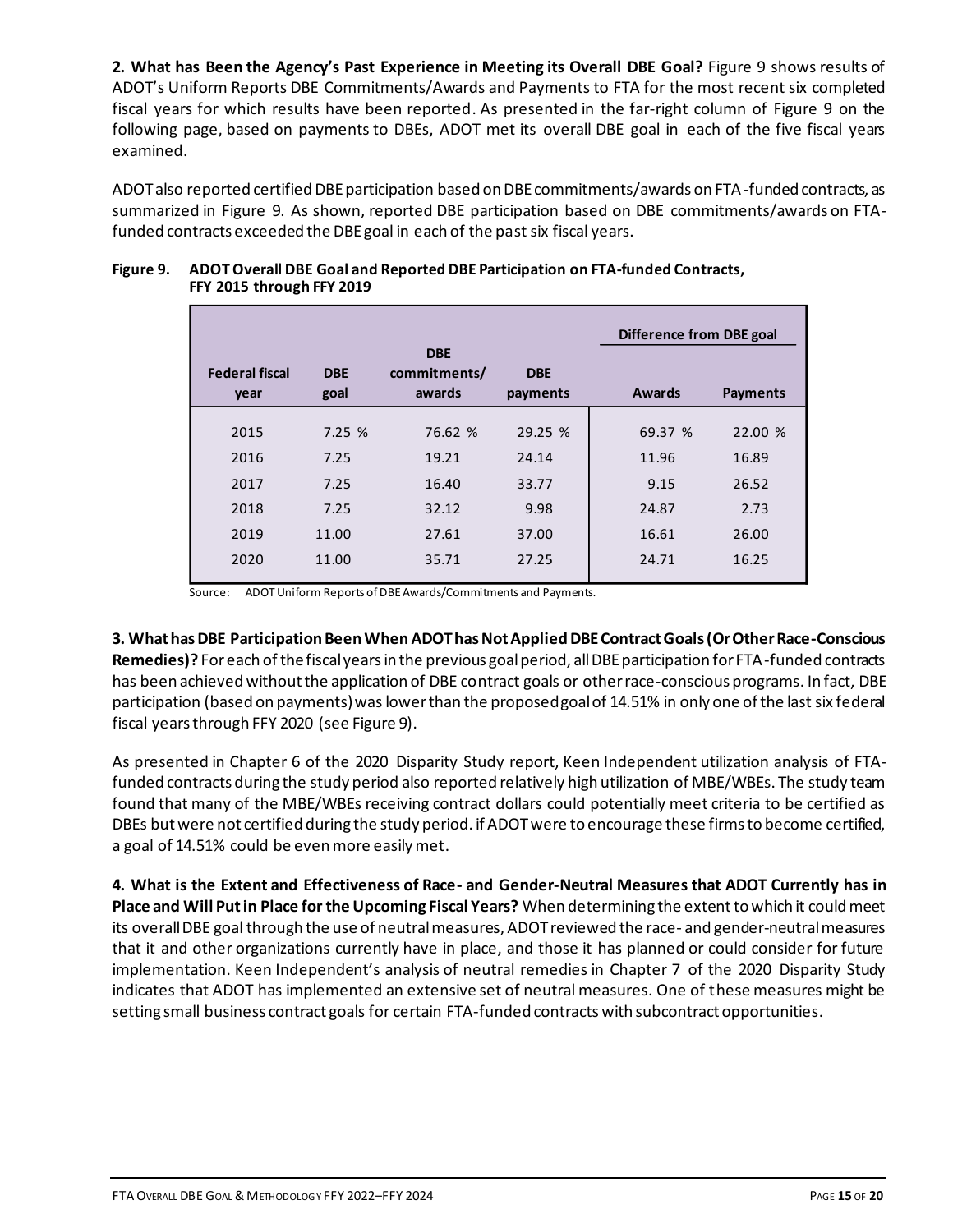**Summary.** ADOT proposes that it will attempt to achieve 100% of its overall DBE goal through neutral means.

- **ADOT** has extensive neutral measures in place, and there are many small business assistance programs offered by other institutions in the state. There are additional neutral measures ADOT might consider, including small business contract goals.
- DBE utilization was approximately 23% for FTA-funded contracts during the FFY 2014 through FFY 2018 study period.
- Further analyses indicated that many of the MBEs and WBEs that received FTA-funded contract dollars that are not DBE-certified could be if they applied. This alone would increase reported DBE participation.

ADOT projected it would meet all of its overall goal through neutral measures when it prepared its overall DBE goal of 11.00% for FFY 2019 through FFY 2021. The first column of Figure 10 presents these recent projections.

The second column of Figure 10 shows an overall DBE goal of 14.51% for FTA-funded contracts for FFY 2022 through FFY 2024 and a projection that all of it would be met through neutral means. This proposed level of overall DBE goal is consistent with the base figure calculated in the 2020 Disparity Study.

### **Figure 10. Current ADOT Overall DBE Goal and Projections of Race-Neutral Participation for FTA-funded Contracts for FFY 2022 through FFY 2024**

| <b>Component of</b><br>overall DBE goal | <b>FFY 2019-</b><br><b>FFY 2021</b> | <b>FFY 2022-</b><br><b>FFY 2024</b> |
|-----------------------------------------|-------------------------------------|-------------------------------------|
| Overall goal                            | 11.00 %                             | 14.51 %                             |
| Neutral projection                      | $-11.00$                            | $-14.51$                            |
| Race-conscious projection               | 0.00%                               | 0.00%                               |

Source: ADOT future expenditure projections and results of the Keen Independent Research 2020 Disparity Study.

## **Public Participation —49 CFR Section 26.45(g)**

As it did with the 2014 Availability Study, the 2015 Disparity Study and the 2017 Availability Study, ADOT published its DBE Goal and Methodology for FHWA, FTA and FAA and the draft 2020 Disparity Study report for public comment on the ADOT's official website on April 8, 2020, before preparing final versions of these documents. The public comment period for the draft report and proposed overall DBE goals remained open through June 30, 2020.

ADOT also held two webinars with industry associations, local public agencies and DBE and non-DBE contractors and consultants, and others concerning the Disparity Study and ADOT's proposed DBE goals:

- Tuesday, May 12, 2020, from 1:00 to 2:30 pm; and
- Monday, May 18, 2020, from 4:00 to 5:30 pm.

The public was encouraged to comment on the size of the proposed overall DBE goals, the methodology used to develop the goals, the results of the 2020 Disparity Study, as well as suggestions on how to improve contracting opportunities for DBEs and other small businesses, including what ADOT and the industry could do to enhance support of the Federal DBE Program.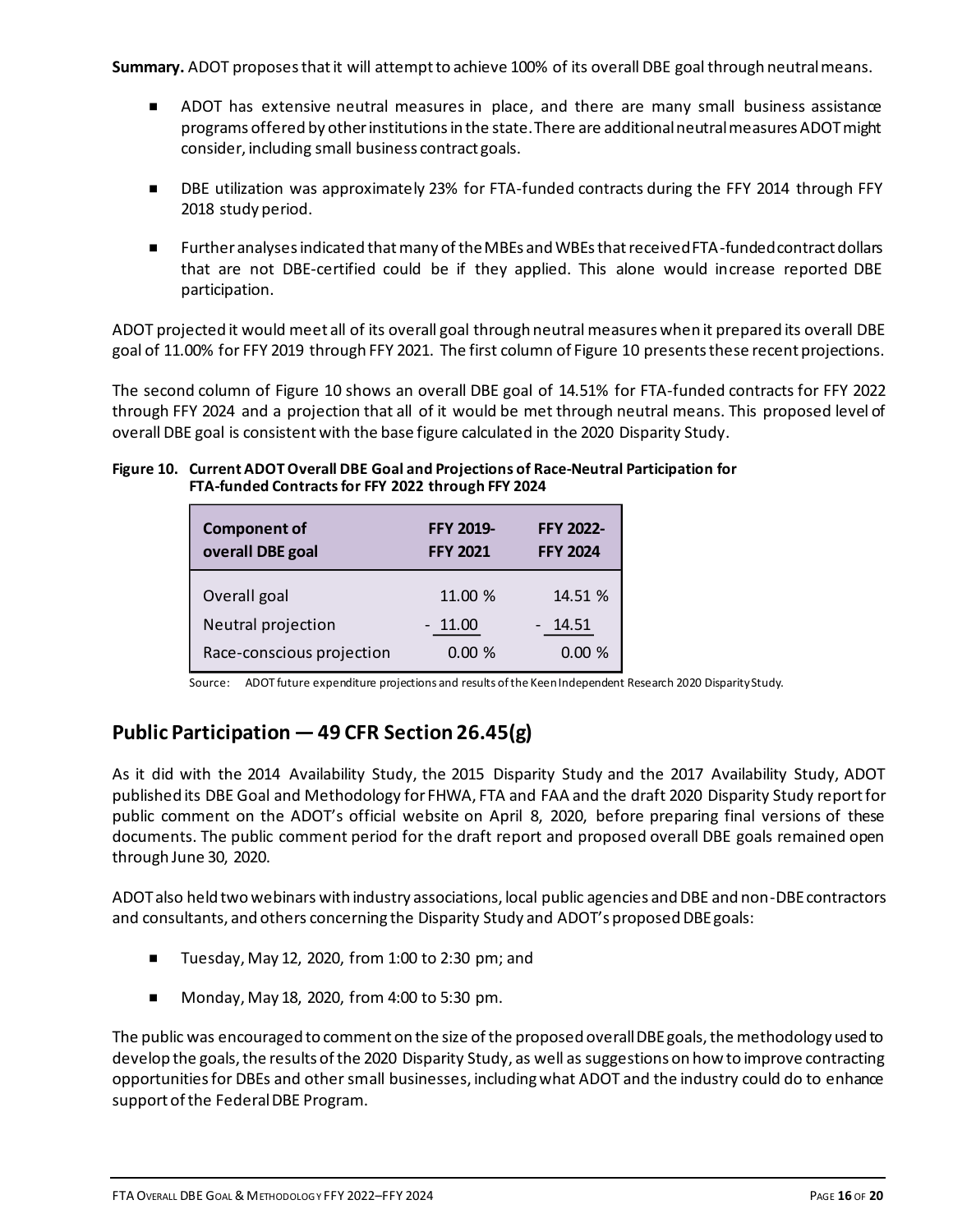Information about the webinars was available a[t www.azdot.gov/DBEDisparityStudy](http://www.azdot.gov/DBEDisparityStudy). In addition, the public was able to submit feedback and provide written comments through the following means:

- (a) During the webinars;
- (b) Online at the above web address;
- (c) By calling the study telephone hotline at 602-730-0466;
- (d) Via email at [adotdisparitystudy2019@keenindependent.com](mailto:adotdisparitystudy2019@keenindependent.com); and
- (e) By regular mail sent to Keen Independent Research LLC, 701 N. 1st St., 2nd Floor, Phoenix, AZ 85004.

After distribution of the draft report and proposed overall DBE goals, 18 individuals submitted comments on behalf of themselves or their organizations during the comment period. Section G in Appendix J of the 2020 Disparity Study summarizes the comments. These and other comments received during the webinars and through other communications were reviewed and incorporated into the Disparity Study final report.

ADOT also reviewed this additional information before formally submitting its proposed overall DBE goal calculation to FTA. There were no changes to this goal document were needed based on the comments. A summary of the comments follows.

## **Input Received During the Public Comment Period**

Comments were received by via email, website, telephone hotline and mail from April 15, 2020, through June 30, 2020. Through this comment period, 18 individuals submitted comments on behalf of themselves or their organizations. Most of the comments pertained to the DBE goals for FHWA, FTA and FAA as a group or the disparity study as a whole. Because of this potential breadth, Keen Independent provides examples of the full range of comments below.

**Concern about the economy during and post-pandemic.** A male representative of an out of state firm commented via email that since the study was conducted prior to COVID-19 outbreak, the study should examine the economy in the present and not be based on historical data. He added that the goals should be lowered "to reflect current and future market conditions …."

Similar comments were submitted by a large trade association. These comments pointed out that study was data for a time period of favorable economic conditions and state revenues. "With lower revenues projected and portions of the 5-year program expected to be re-allocated from new construction/reconstruction to preservation and maintenance, plus factor in all the ambiguity surrounding the Coronavirus … it is unrealistic for ADOT to increase the DBE goal at this time."

A male representative of a majority-owned firm wrote, "ADOT stated that they are going to have a significant decrease in their 5-yr program (up to \$740M), which reduces revenue for all Engineering and Construction firms throughout AZ." He asked, "Has this been taken into consideration since COVID-19?"

A female representative of an Arizona public entity inquired why Keen Independent Research did not interview Arizona businesses about the COVID-19 impact compared to 19 businesses selected in Oregon and Colorado. She was concerned about ADOT's observation of negatively impacted construction projects due to COVID-19 and its response with measures to assist prime contractors struggling to meet DBE goals due to COVID-19 negative impacts.

**Prequalification.** A female representative of a construction-related firm stated that the study continues to characterize the prequalification process as a barrier. She noted that the industry requires primes to have licenses, bonding and insurance and that primes require the subs to have the same. However, "not all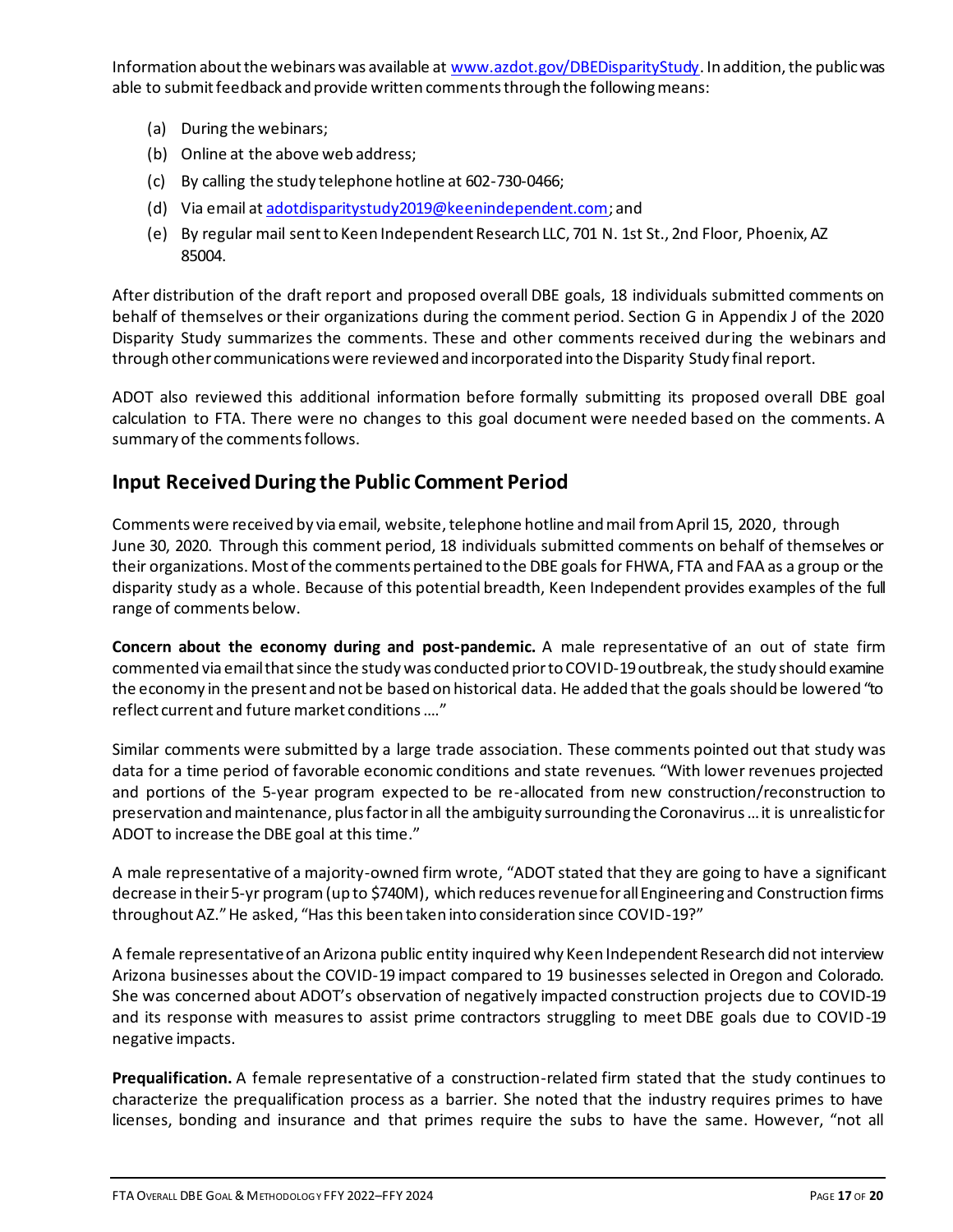subcontractors have to be ADOT prequalified, so the prequalification process does not prevent firms inexperienced with ADOT requirements to work on their [ADOT] projects."

**Monitoring, verification and "graduation."** Several individuals commented or asked questions about certification and program eligibilities.

- In an email, a male representative of a majority-owned firm asked who monitors SBE/DBE/MWBEs to determine if they are still qualified. He suggested that ADOT provide the procedures for reviews of the net worth of the participants and he remarked that it should be public knowledge. He also suggested that a "graduation" period be established for certified firms.
- By email, a female representative of a construction-related firm stated that decertified firms were "lightly mentioned" and questioned how the goal of the DBE is for the company to grow and eventually not require DBE status. She inquired whether the average number of DBE companies that become decertified are factored into the DBE goal.
- A male representative of a professional services firm commented that the study does not recommend a graduation period. He reported, "It is clear that very few firms graduate and the report does not cover this extremely important aspect of the program."

**Business assistance.** A representative of a Native American business assistance association recommended that BECO provide "training for business owners … to understand better processes to effectively bid and market their services …."

**Support for overall DBE goals.** There were a number of comments indicating support for the DBE Program and/or the overall DBE goals. These include the following.

- A representative of a Native American business assistance association commented, "I am encouraged by … the program and also the development of stronger goals by certified and qualified firms …. We will continue to support your efforts and also encourage our clients to complete the required documentation for certification…."
- A Hispanic American male representative of a minority trade association reported by email that the association closely monitors changes to programs impacting diversity in government contracting. He commented, "We are pleased to learn that utilization of M/WBEs is 18 percent or greater on ADOT contracts since 2013. While that is still significantly less than the availability of M/WBEs in the marketplace, we recognize that it is higher than the goals approved for FHWA, FTA and FAA projects in 2017. The fact that even on state projects with no federal funding, we see M/WBE utilization of 20 percent shows the progress and impact of the DBE program across the state."
- A female representative of a small woman-owned firm, construction-related firm commented by email, that she "greatly benefits" from opportunities working on ADOT projects.
- Commenting by email, a Hispanic American female business representative of a DBE/SBE/SBA 8(a) construction-related firm commented, "… 12 percent … I LOVE IT!"
- By email, a female representative of a construction-related firm reported her satisfaction with ADOT's move towards double digit DBE utilization goals in all three modal areas. She stated that she understands that goals must be attainable, but utilization shows that Arizona contractors could reach DBE mark of 16.15 percent without a downward adjustment. She said, "It would require the industry to get comfortable with judgement calls on good faith efforts, for sure." She added, "It would mean that project and agency goals run the risk of not being met as often."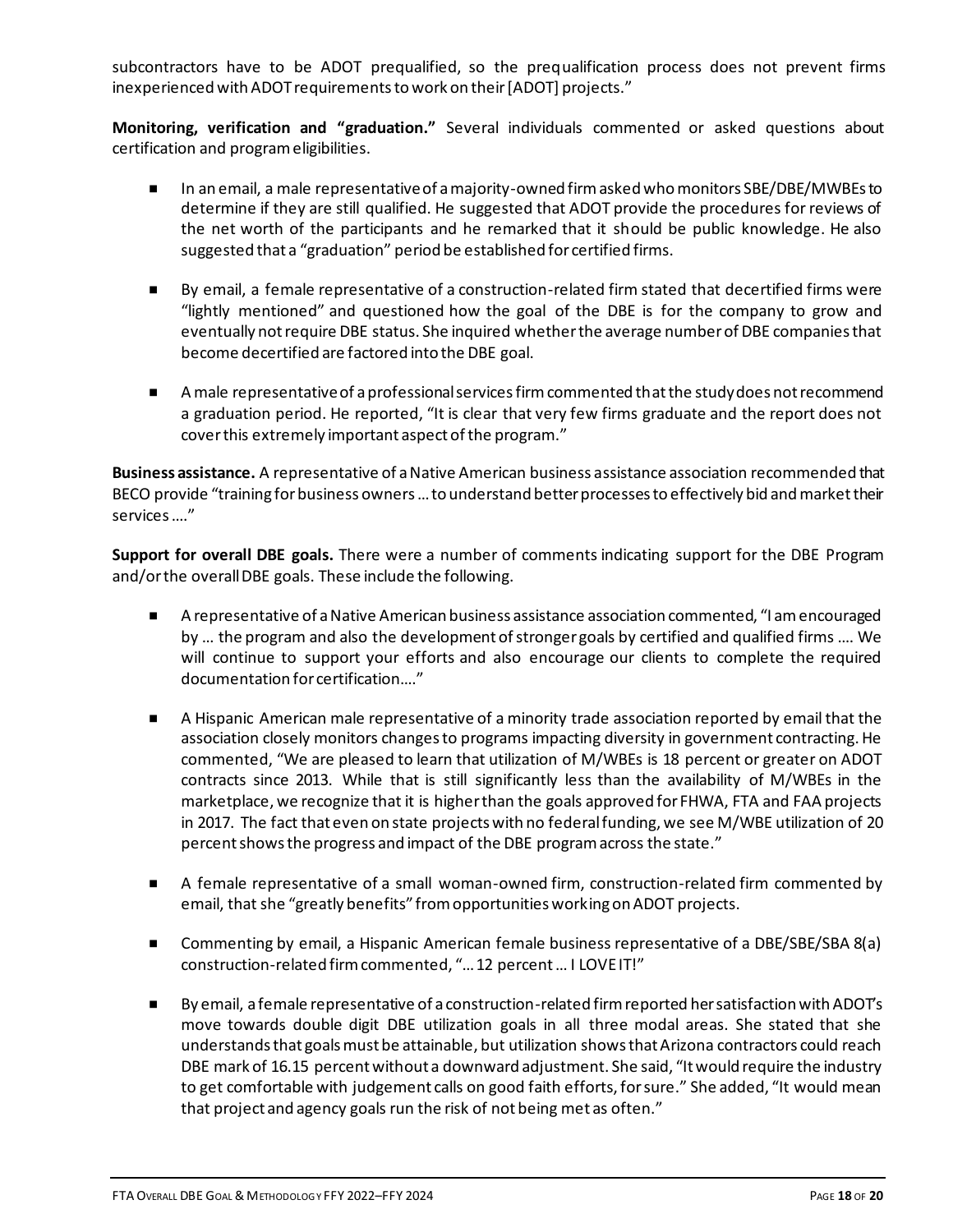A Hispanic American male representative of a minority trade association recommended by email, "… for the benefit of the minority and women construction and professional services firms available to perform ADOT work, we would prefer ADOT not take the Step 2 downward adjustment in its FHWA goal. Afterall, the purpose of the program is level the playing field, and aggressive goals encourage aggressive effort. Past utilization shows that a goal of 16.15 percent is attainable."

He added, "We also ask ADOT's leadership champion regulatory changes to allow for small contracting programs that encourage competition and participation by smaller firms by size of project. This would help to reduce the barrier that ADOT has created with its construction prequalification requirements. It would also increase the number of firms able to bid and participate as small prime contractors, adding to ADOT's race neutral efforts to reduce disparity."

**Increased goals are not recommended by some interested parties.** Some of the comments did not support higher overall DBE goals.

- A female public entity representative commented by study email, "Your results should show contribution for actual performance toward REDUCING the required goal, not increasing it." She added that goals should be reduced "especially since we have exceeded goals every single year."
- In a letter, a large trade association recommended maintaining the current overall DBE goal for FHWAfunded contracts rather than increasing it.

**Qualification capability.** A male representative of a professional services firm commented that ADOT does not qualify his company to bid on projects although they are HUBZone SB, certified by the SBA and have \$10–20 million FHWA and USACE projects in Arizona. He wants to know why ADOT does not qualify his business. He added, "Without small business set-aside projects similar to the FHWA, it will be difficult for ADOT to meet their goals especially if they will not qualify small businesses such as ours to bid on their projects."

**Methodology.** By email, a male public comment participant offered suggestions on methodology. All of the issues were reviewed to confirm that they had already been addressed in the report.

**Relationships.** A female representative of a small business asked via email, "What do we do if we feel we are having difficulties on a local level and if we could get help [there] that we would thrive as business?" She added that it has "changed drastically over the years and it's not the same." She noted that they were able to speak with anyone about anything but that one-on-one relationship with vendors and subcontractors no longer exists.

**SR202 South Mountain Project.** A male representative of a majority-owned firm inquired why this project was not included in the study because many DBE/SBE/WMBE firms participated.

A male representative of a professional services firm commented that "it appears the numbers are skewed due to not including DBE use on the South Mountain Loop 202 project."

**Overconcentration.** Several comments concerned potential overconcentration of DBEs.

- A male representative of a professional services firm reported that in the ADOT marketplace there is an overconcentration of DBE firms in landscaping, geotechnical and traffic control-related work.
- A large trade association indicated the potential for overconcentration as a concern.

**Advertising method.** A female representative of a small business requested that her company be placed on the Arizona bidding documents as a viable method to advertise for MBE/WBE/DVBE and other disadvantaged groups. She stated that they have been a "Trade" and "Focus" publication since 1996 when Affirmative Action was initiated. She said, "It's a great way for contractors to interact." She added that the DBE ads are free for everyone to look at and that they are only \$35 to place.